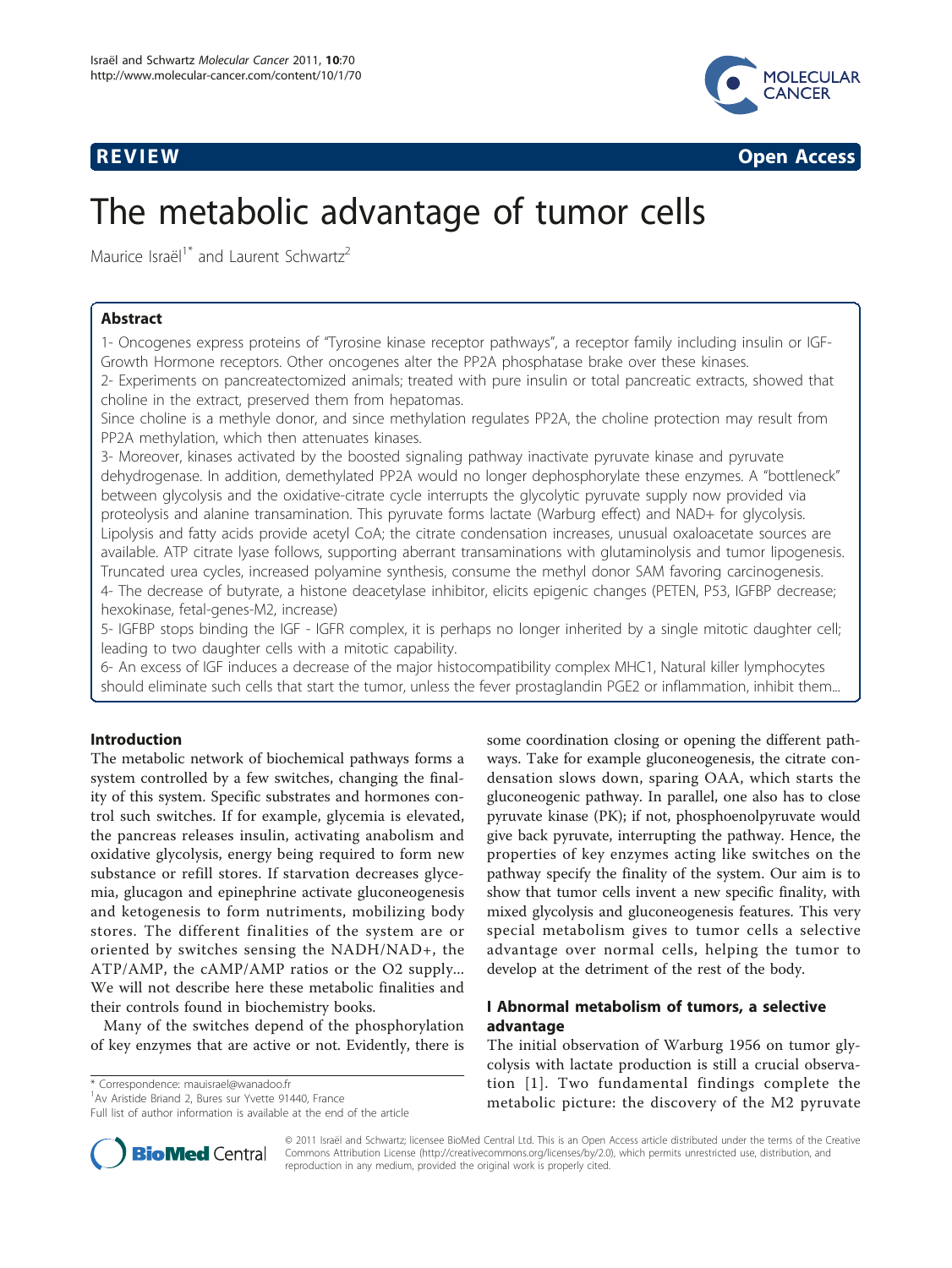kinase (PK) typical of tumors [[2\]](#page-9-0) and the implication of tyrosine kinase signals and subsequent phosphorylations in the M2 PK blockade [[3-5](#page-9-0)].

A typical feature of tumor cells is a glycolysis associated to an inhibition of apoptosis. Tumors overexpress the high affinity hexokinase 2, which strongly interacts with the mitochondrial ANT-VDAC-PTP complex. In this position, close to the ATP/ADP exchanger (ANT), the hexokinase receives efficiently its ATP substrate [\[6](#page-9-0),[7\]](#page-9-0). As long as hexokinase occupies this mitochondria site, glycolysis is efficient. However, this has another consequence, hexokinase pushes away from the mitochondria site the permeability transition pore (PTP), which inhibits the release of cytochrome C, the apoptotic trigger [[8](#page-9-0)]. The site also contains a voltage dependent anion channel (VDAC) and other proteins. The repulsion of PTP by hexokinase would reduce the pore size and the release of cytochrome C. Thus, the apoptosome-caspase proteolytic structure does not assemble in the cytoplasm. The liver hexokinase or glucokinase, is different it has less interaction with the site, has a lower affinity for glucose; because of this difference, glucose goes preferentially to the brain.

Further, phosphofructokinase gives fructose 1-6 bis phosphate; glycolysis is stimulated if an allosteric analogue, fructose 2-6 bis phosphate increases in response to a decrease of cAMP. The activation of insulin receptors in tumors has multiple effects, among them; a decrease of cAMP, which will stimulate glycolysis.

Another control point is glyceraldehyde P dehydrogenase that requires NAD+ in the glycolytic direction. If the oxygen supply is normal, the mitochondria malate/ aspartate (MAL/ASP) shuttle forms the required NAD+ in the cytosol and NADH in the mitochondria. In hypoxic conditions, the NAD+ will essentially come via lactate dehydrogenase converting pyruvate into lactate. This reaction is prominent in tumor cells; it is the first discovery of Warburg on cancer.

At the last step of glycolysis, pyruvate kinase (PK) converts phosphoenolpyruvate (PEP) into pyruvate, which enters in the mitochondria as acetyl CoA, starting the citric acid cycle and oxidative metabolism. To explain the PK situation in tumors we must recall that PK only works in the glycolytic direction, from PEP to pyruvate, which implies that gluconeogenesis uses other enzymes for converting pyruvate into PEP. In starvation, when cells need glucose, one switches from glycolysis to gluconeogenesis and ketogenesis; PK and pyruvate dehydrogenase (PDH) are off, in a phosphorylated form, presumably following a cAMP-glucagon-adrenergic signal. In parallel, pyruvate carboxylase (Pcarb) becomes active. Moreover, in starvation, much alanine comes from muscle protein proteolysis, and is transaminated into pyruvate. Pyruvate carboxylase first converts

pyruvate to OAA and then, PEP carboxykinase converts OAA to PEP etc..., until glucose. The inhibition of PK is necessary, if not one would go back to pyruvate. Phosphorylation of PK, and alanine, inhibit the enzyme.

Well, tumors have a PK and a PDH inhibited by phosphorylation and alanine, like for gluconeogenesis, in spite of an increased glycolysis! Moreover, in tumors, one finds a particular PK, the M2 embryonic enzyme [[2](#page-9-0),[9,10\]](#page-9-0) the dimeric, phosphorylated form is inactive, leading to a "bottleneck ". The M2 PK has to be activated by fructose 1-6 bis P its allosteric activator, whereas the M1 adult enzyme is a constitutive active form. The M2 PK bottleneck between glycolysis and the citric acid cycle is a typical feature of tumor cell glycolysis.

We also know that starvation mobilizes lipid stores from adipocyte to form ketone bodies, they are like glucose, nutriments for cells. Growth hormone, cAMP, AMP, activate a lipase, which provides fatty acids; their  $\beta$  oxidation cuts them into acetyl CoA in mitochondria and in peroxisomes for very long fatty acids; forming ketone bodies. Normally, citrate synthase slows down, to spare acetyl CoA for the ketogenic route, and OAA for the gluconeogenic pathway. Like for starvation, tumors mobilize lipid stores. But here, citrate synthase activity is elevated, condensing acetyl CoA and OAA [[11-13](#page-9-0)]; citrate increases, ketone bodies decrease. Consequently, ketone bodies will stop stimulating Pcarb. In tumors, the OAA needed for citrate synthase will presumably come from PEP, via reversible PEP carboxykinase or other sources. The quiescent Pcarb will not process the pyruvate produced by alanine transamination after proteolysis, leaving even more pyruvate to lactate dehydrogenase, increasing the lactate released by the tumor, and the NAD+ required for glycolysis. Above the bottleneck, the massive entry of glucose accumulates PEP, which converts to OAA via mitochondria PEP carboxykinase, an enzyme requiring biotine-CO2-GDP. This source of OAA is abnormal, since Pcarb, another biotin-requiring enzyme, should have provided OAA. Tumors may indeed contain "morule inclusions" of biotin-enzyme [[14\]](#page-9-0) suggesting an inhibition of Pcarb, presumably a consequence of the maintained citrate synthase activity, and decrease of ketone bodies that normally stimulate Pcarb. The OAA coming via PEP carboxykinase and OAA coming from aspartate transamination or via malate dehydrogenase condenses with acetyl CoA, feeding the elevated tumoral citric acid condensation starting the Krebs cycle. Thus, tumors have to find large amounts of acetyl CoA for their condensation reaction; it comes essentially from lipolysis and  $\beta$  oxidation of fatty acids, and enters in the mitochondria via the carnitine transporter. This is the major source of acetyl CoA; since PDH that might have provided acetyl CoA remains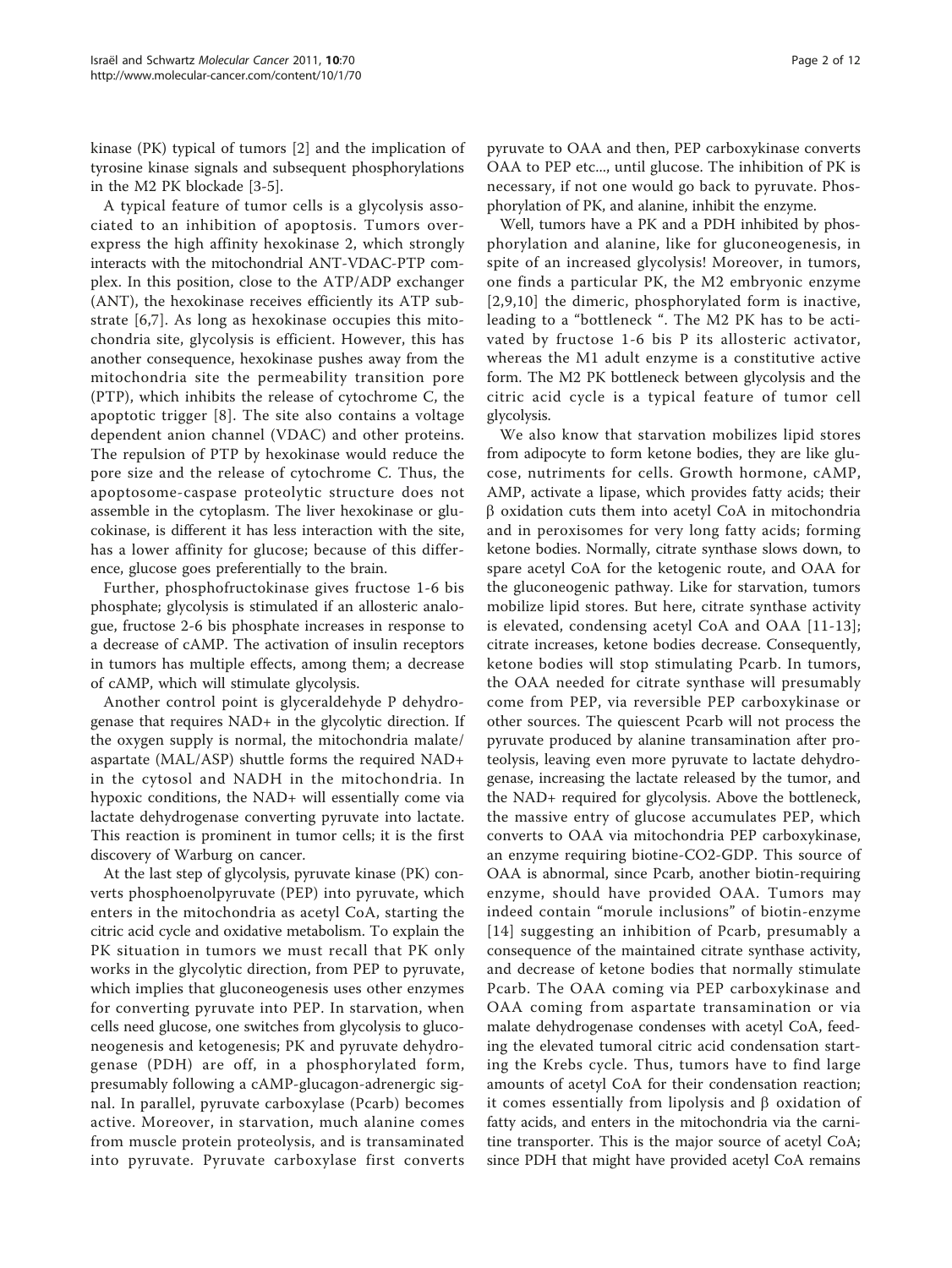in tumors, like PK, in the inactive phosphorylated form. The blockade of PDH [[15\]](#page-9-0) was recently reversed by inhibiting its kinase [[16,17\]](#page-9-0). The key question is then to find out why NADH, a natural citrate synthase inhibitor did not switch off the enzyme in tumor cells. Probably, the synthesis of NADH by the dehydrogenases of the Krebs cycle and malate/aspartate shuttle, was too low, or the oxidation of NADH via the respiratory electron transport chain and mitochondrial complex1 (NADH dehydrogenase) was abnormally elevated. Another important point concerns PDH and  $\alpha$  ketoglutarate dehydrogenase that are homologous enzymes, they might be regulated in a concerted way; when PDH is off,  $\alpha$  ketoglutarate dehydrogenase might be also be slowed. Moreover, this could be associated to an upstream inhibition of aconinase by NO, or more probably to a blockade of isocitrate dehydrogenase, which favors in tumor cells, the citrate efflux from mitochondria, and the ATP citrate lyase route. Normally, an increase of NADH inhibits the citrate condensation, favoring the ketogenic route associated to gluconeogenesis, which turns off glycolysis. Apparently, this regulation does not occur in tumors, since citrate synthase remains active. Moreover, in tumor cells, the  $\alpha$  ketoglutarate not processed by  $\alpha$  ketoglutarate dehydrogenase converts to glutamate, via glutamate dehydrogenase, in this direction the reaction forms NAD+, backing up the LDH production. Other sources of glutamate are glutaminolysis, which increases in tumors [[2\]](#page-9-0).

The Figure [1](#page-3-0) shows how tumors bypass the PK and PDH bottlenecks and evidently, the increase of glucose influx above the bottleneck, favors the supply of substrates to the pentose shunt, as pentose is needed for synthesizing ribonucleotides, RNA and DNA. The Figure [1](#page-3-0) represents the stop below the citrate condensation. Hence, citrate quits the mitochondria to give via ATP citrate lyase, acetyl CoA and OAA in the cytosol of tumor cells. Acetyl CoA supports the synthesis of fatty acids and the formation of triglycerides. The other product of the ATP citrate lyase reaction, OAA, drives the transaminase cascade (ALAT and GOT transaminases) in a direction that consumes GLU and glutamine and converts in fine alanine into pyruvate and lactate plus NAD+. This consumes protein body stores that provide amino acids and much alanine (like in starvation). The Figure [1](#page-3-0) indicates that malate dehydrogenase is a source of NAD+ converting OAA into malate, which backs-up LDH. Part of the malate converts to pyruvate (malic enzyme) and processed by LDH. Moreover, malate enters in mitochondria via the shuttle and gives back OAA to feed the citrate condensation. Glutamine will also provide amino groups for the "de novo" synthesis of purine and pyrimidine bases particularly needed by tumor cells. The Figure [1](#page-3-0) indicates that ASP shuttled

out of the mitochondrial, joins the ASP formed by cytosolic transaminases, to feed the synthesis of pyrimidine bases via ASP transcarbamylase, a process also enhanced in tumor cells. In tumors, this silences the argininosuccinate synthetase step of the urea cycle [\[18-20](#page-9-0)]. This blockade also limits the supply of fumarate to the Krebs cycle. The latter, utilizes the  $\alpha$  ketoglutarate provided by the transaminase reaction, since  $\alpha$  ketoglutarate coming via aconitase slows down. Indeed, NO and peroxynitrite increase in tumors and probably block aconitase. The Figure [1](#page-3-0) indicates the cleavage of arginine into urea and ornithine. In tumors, the ornithine production increases, following the polyamine pathway. Ornithine is decarboxylated into putrescine by ornithine decarboxylase, then it captures the backbone of S adenosyl methionine (SAM) to form polyamines spermine then spermidine,

the enzyme controlling the process is SAM decarboxylase. The other reaction product, 5-methlthioribose is then decomposed into methylthioribose and adenine, providing purine bases to the tumor. We shall analyze below the role of SAM in the carcinogenic mechanism, its destruction aggravates the process.

In summary, it is like if the mechanism switching from gluconeogenesis to glycolysis was jammed in tumors, PK and PDH are at rest, like for gluconeogenesis, but citrate synthase is on. Thus, citric acid condensation pulls the glucose flux in the glycolytic direction, which needs NAD+; it will come from the pyruvate to lactate conversion by lactate dehydrogenase (LDH) no longer in competition with a quiescent Pcarb. Since the citrate condensation consumes acetyl CoA, ketone bodies do not form; while citrate will support the synthesis of triglycerides via ATP citrate lyase and fatty acid synthesis... The cytosolic OAA drives the transaminases in a direction consuming amino acid. The result of these metabolic changes is that tumors burn glucose while consuming muscle protein and lipid stores of the organism. In a normal physiological situation, one mobilizes stores for making glucose or ketone bodies, but not while burning glucose! Tumor cell metabolism gives them a selective advantage over normal cells. However, one may attack some vulnerable points.

# II Starters for cancer metabolic anomaly 1. Lessons from oncogenes

Following the discovery of Rous sarcoma virus transmitting cancer [[21](#page-9-0)], we have to wait the work of Stehelin [[22\]](#page-9-0) to realize that this retrovirus only transmitted a gene captured from a previous host. When one finds that the transmitted gene encodes the Src tyrosine kinase, we are back again to the tyrosine kinase signals, similar to those activated by insulin or IGF, which control carbohydrate metabolism, anabolism and mitosis.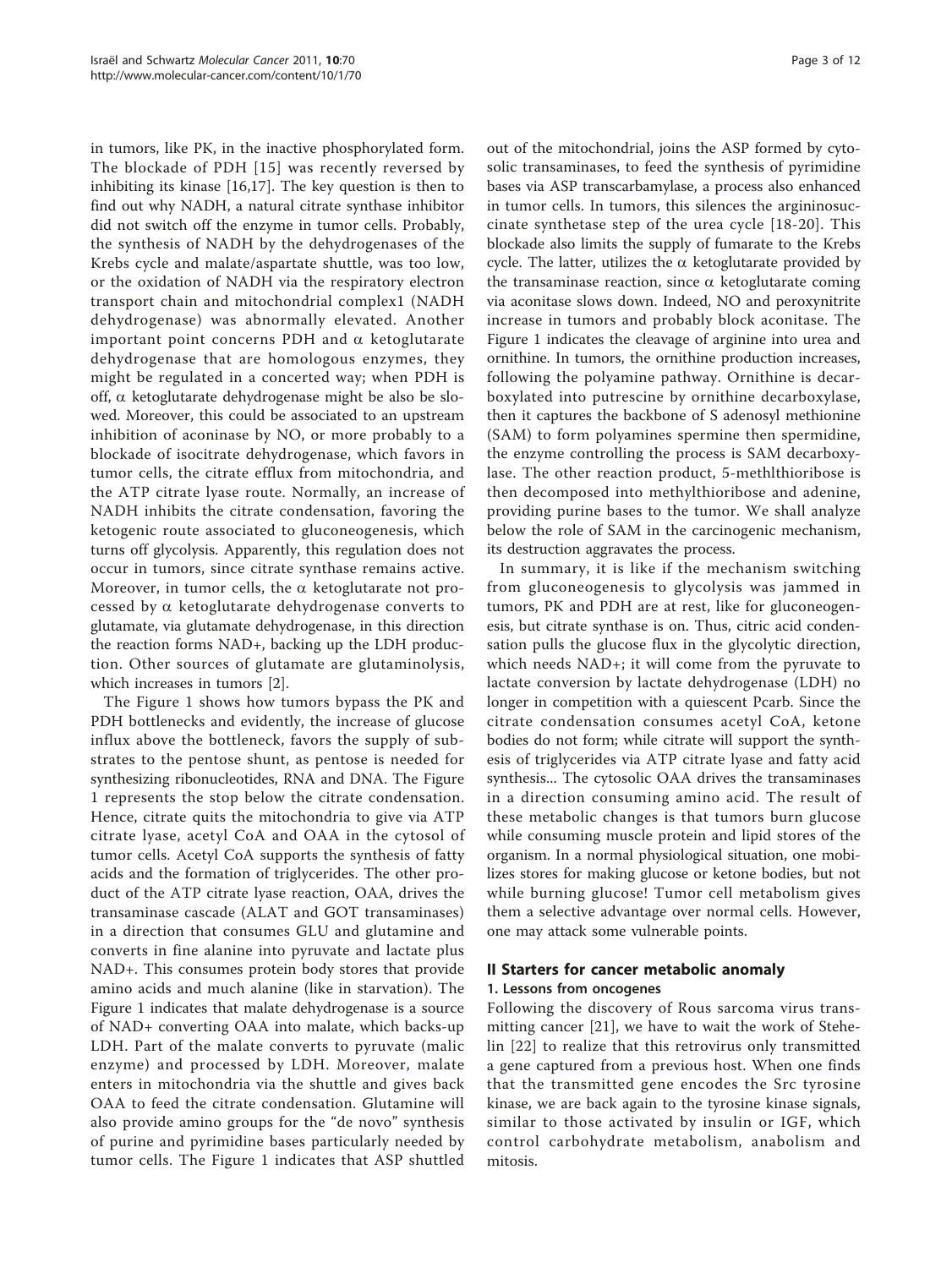<span id="page-3-0"></span>

Figure 1 Cancer metabolism. Glycolysis is elevated in tumors, but a pyruvate kinase (PK) "bottleneck" interrupts phosphoenol pyruvate (PEP) to pyruvate conversion. Thus, alanine following muscle proteolysis transaminates to pyruvate, feeding lactate dehydrogenase, converting pyruvate to lactate, (Warburg effect) and NAD+ required for glycolysis. Cytosolic malate dehydrogenase also provides NAD+ (in OAA to MAL direction). Malate moves through the shuttle giving back OAA in the mitochondria. Below the PK-bottleneck, pyruvate dehydrogenase (PDH) is phosphorylated (second bottleneck). However, citrate condensation increases: acetyl-CoA, will thus come from fatty acids  $\beta$ -oxydation and lipolysis, while OAA sources are via PEP carboxy kinase, and malate dehydrogenase, (pyruvate carboxylase is inactive). Citrate quits the mitochondria, (note interrupted Krebs cycle). In the cytosol, ATPcitrate lyase cleaves citrate into acetyl CoA and OAA. Acetyl CoA will make fatty acids-triglycerides. Above all, OAA pushes transaminases in a direction usually associated to gluconeogenesis! This consumes protein stores, providing alanine (ALA); like glutamine, it is essential for tumors. The transaminases output is aspartate (ASP) it joins with ASP from the shuttle and feeds ASP transcarbamylase, starting pyrimidine synthesis. ASP in not processed by argininosuccinate synthetase, which is blocked, interrupting the urea cycle. Arginine gives ornithine via arginase, ornithine is decarboxylated into putrescine by ornithine decarboxylase. Putrescine and SAM form polyamines (spermine spermidine) via SAM decarboxylase. The other product 5-methylthioadenosine provides adenine. Arginine deprivation should affect tumors. The SAM destruction impairs methylations, particularly of PP2A, removing the "signaling kinase brake", PP2A also fails to dephosphorylate PK and PDH, forming the "bottlenecks". (Black arrows = interrupted pathways).

An up regulation of the gene product, now under viral control causes tumors. However, the captured viral oncogene (v-oncogene) derives from a normal host gene the proto-oncogene. The virus only perturbs the expression of a cellular gene the proto-oncogene. It may modify its expression, or its regulation, or transmit a

mutated form of the proto-oncogene. Independently of any viral infection, a similar tumorigenic process takes place, if the proto-oncogene is translocated in another chromosome; and transcribed under the control of stronger promoters. In this case, the proto-oncogene becomes an oncogene of cellular origin (c-oncogene).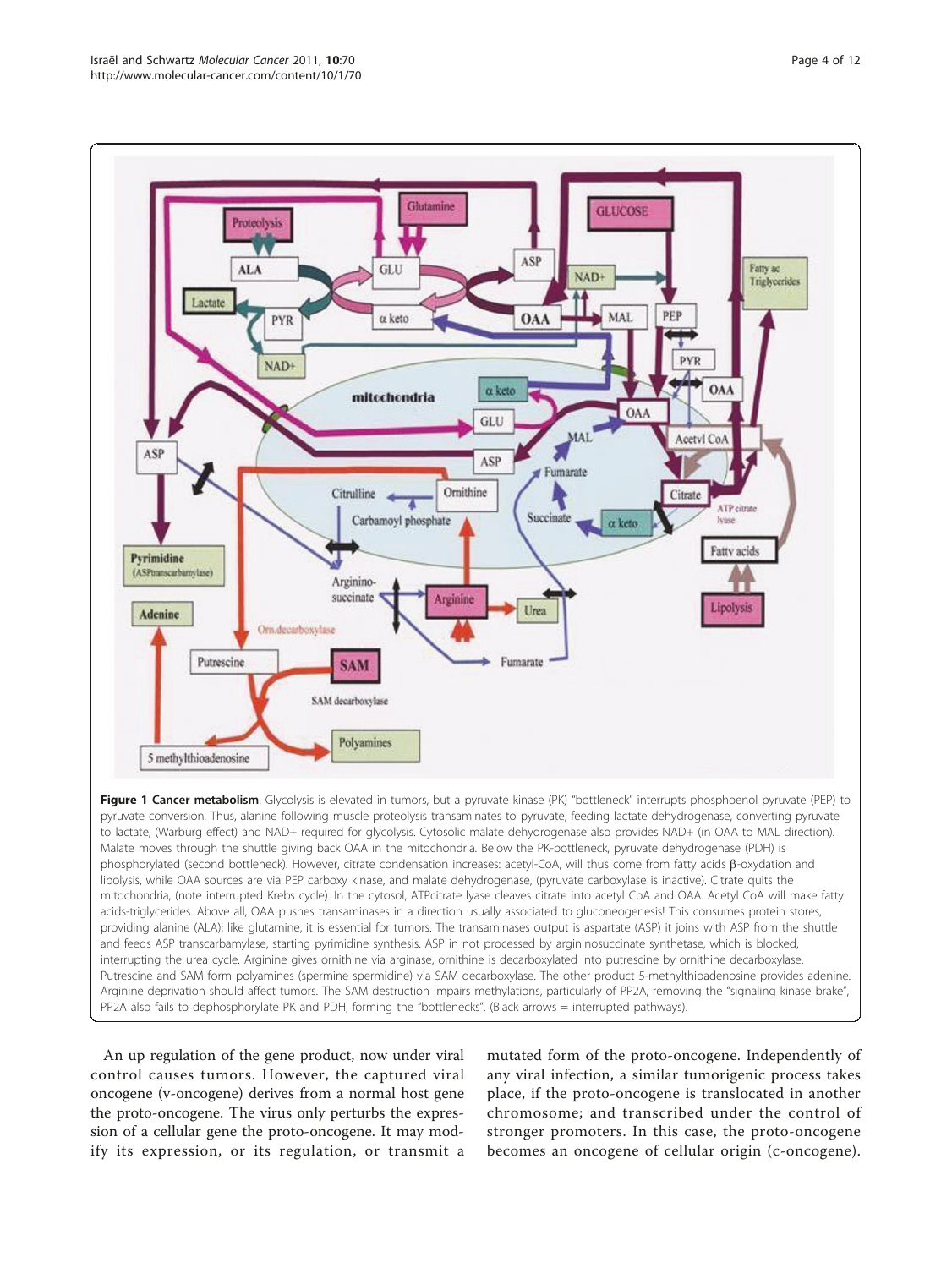The third mode for converting a prot-oncogene into an oncogene occurs if a retrovirus simply inserts its strong promoters in front of the proto-oncogene enhancing its expression.

It is impressive to find that retroviral oncogenes and cellular oncogenes disturb this major signaling pathway: the MAP kinases mitogenic pathways. At the ligand level we find tumors such Wilm's kidney cancer, resulting from an increased expression of insulin like growth factor; we have also the erbB or V-int-2 oncogenes expressing respectively NGF and FGF growth factor receptors. The receptors for these ligands activate tyrosine kinase signals, similarly to insulin receptors. The Rous sarcoma virus transmits the src tyrosine kinase, which activates these signals, leading to a chicken leukemia. Similarly, in murine leukemia, a virus captures and retransmits the tyrosine kinase abl. Moreover, abl is also stimulated if translocated and expressed with the bcr gene of chromosome 22, as a fusion protein (Philadelphia chromosome). Further, ahead Ras exchanging protein for GTP/GDP, and then the Raf serine-threonine kinases proto-oncogenes are known targets for oncogenes. Finally, at the level of transcription factors activated by MAP kinases, one finds cjun, cfos or cmyc. An avian leucosis virus stimulates cmyc, by inserting its strong viral promoter. The retroviral attacks boost the mitogenic MAP kinases similarly to inflammatory cytokins, or to insulin signals, that control glucose transport and gycolysis.

In addition to the MAP kinase mitogenic pathway, tyrosine kinase receptors activate PI3 kinase pathways; PTEN phosphatase counteracts this effect, thus acting as a tumor suppressor. Recall that a DNA virus, the Epstein-Barr virus of infectious mononucleose, gives also the Burkitt lymphoma; the effect of the virus is to enhance PI3 kinase. Down stream, we find mTOR (the target of rapamycine, an immune-suppressor) mTOR, inhibits PP2A phosphatase, which is also a target for the simian SV40 and Polyoma viruses. Schematically, one may consider that the different steps of MAP kinase pathways are targets for retroviruses, while the different steps of PI3 kinase pathway are targets for DNA viruses. The viral-driven enhanced function of these pathways mimics the effects of their prolonged activation by their usual triggers, such as insulin or IGF; one then expects to find an associated increase of glycolysis. The insulin or IGF actions boost the cellular influx of glucose and glycolysis. However, if the signaling pathway gets out of control, the tyrosine kinase phosphorylations may lead to a parallel PK blockade [[3](#page-9-0)-[5](#page-9-0)] explaining the tumor bottleneck at the end of glycolysis. Since an activation of enyme kinases may indeed block essential enzymes (PK, PDH and others); in principle, the inactivation of phosphatases may also keep these enzymes in a phosphorylated form and lead to a similar bottleneck and we do know that oncogenes bind and affect PP2A phosphatase. In sum, a perturbed MAP kinase pathway, elicits metabolic features that would give to tumor cells their metabolic advantage.

# 2. The methylation hypothesis and the role of PP2A phosphatase

In a remarkable comment, Newberne [[23](#page-9-0)] highlights interesting observations on the carcinogenicity of diethanolamine [\[24\]](#page-9-0) showing that diethanolamine decreased choline derivatives and methyl donors in the liver, like does a choline deficient diet. Such conditions trigger tumors in mice, particularly in the B6C3F1 strain. Again, the historical perspective recalled by Newberne's comment brings us back to insulin. Indeed, after the discovery of insulin in 1922, Banting and Best were able to keep alive for several months depancreatized dogs, treated with pure insulin. However, these dogs developed a fatty liver and died. Unlike pure insulin, the total pancreatic extract contained a substance that prevented fatty liver: a lipotropic substance identified later as being choline [[25](#page-9-0)]. Like other lipotropes, (methionine, folate, B12) choline supports transmethylation reactions, of a variety of substrates, that would change their cellular fate, or action, after methylation. In the particular case concerned here, the removal of triglycerides from the liver, as very low-density lipoprotein particles (VLDL), requires the synthesis of lecithin, which might decrease if choline and S-adenosyl methionine (SAM) are missing. Hence, a choline deficient diet decreases the removal of triglycerides from the liver; a fatty liver and tumors may then form. In sum, we have seen that pathways exemplified by the insulin-tyrosine kinase signaling pathway, which control anabolic processes, mitosis, growth and cell death, are at each step targets for oncogenes; we now find that insulin may also provoke fatty liver and cancer, when choline is not associated to insulin. We must now find how the lipotropic methyl donor controls the signaling pathway. We know that after the tyrosine kinase reaction, serine-threonine kinases take over along the signaling route. It is thus highly probable that serine-threonine phosphatases will counteract the kinases and limit the intensity of the insulin or insulin like signals. One of the phosphatases involved is PP2A, itself the target of DNA viral oncogenes (Polyoma or SV40 antigens react with PP2A subunits and cause tumors). We found a possible link between the PP2A phosphatase brake and choline in works on Alzheimer's disease [[26\]](#page-9-0). Indeed, the catalytic C subunit of PP2A is associated to a structural subunit A. When C receives a methyle, the dimer recruits a regulatory subunit B. The trimer then targets specific proteins that are dephosphorylated [[27](#page-9-0)]. In Alzheimer's disease, the poor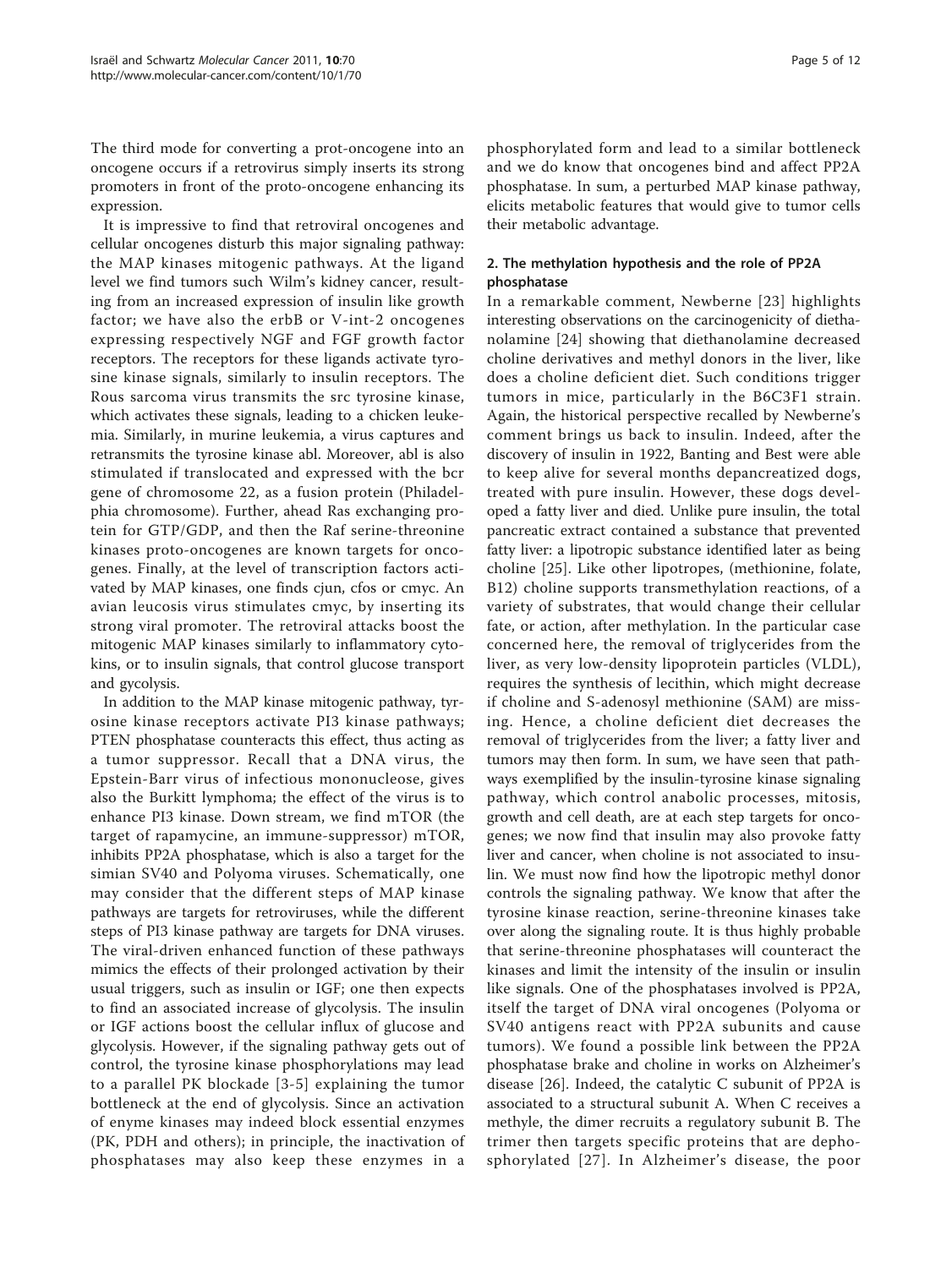methylation of PP2A is associated to an increase of homocysteine in the blood [[26\]](#page-9-0). The result of the PP2A methylation failure is a hyperphosphorylation of Tau protein and the formation of tangles in the brain. Tau protein is involved in tubulin polymerization, controlling axonal flow but also the mitotic spindle. It is thus possible that choline, via SAM, methylates PP2A, which is targeted toward the serine-threonine kinases that are counteracted along the insulin-signaling pathway. The choline dependent methylation of PP2A is the brake, the "antidote", which limits "the poison" resulting from an excess of insulin signaling. Moreover, it seems that choline deficiency is involved in the L to M2 transition of PK isoenzymes [\[28](#page-9-0)].

# 3. Cellular distribution of PP2A

In fact, the negative regulation of Ras/MAP kinase signals mediated by PP2A phosphatase seems to be complex. The serine-threonine phosphatase does more than simply counteracting kinases; it binds to the intermediate Shc protein on the signaling cascade, which is inhibited [[29](#page-9-0)]. The targeting of PP2A towards proteins of the signaling pathway depends of the assembly of the different holoenzymes. The carboxyl methylation of C-terminal leucine 309 of the catalytic C unit, permits to a dimeric form made of C and a structural unit A, to recruit one of the many regulatory units B, giving a great diversity of possible enzymes and effects. The different methylated ABC trimers would then find specific targets. It is consequently essential to have more information on methyl transferases and methyl esterases that control the assembly or disassembly of PP2A trimeric forms.

A specific carboxyl methyltransferase for PP2A [[30](#page-9-0)] was purified and shown to be essential for normal progression through mitosis [[31](#page-9-0)]. In addition, a specific methylesterase that demethylates PP2A has been purified [[32](#page-9-0)]. Is seems that the methyl esterase cancels the action of PP2A, on signaling kinases that increase in glioma [[33](#page-9-0)]. Evidently, the cellular localization of the methyl transferase (LCMT-1) and the phosphatase methyl esterase (PME-1) are crucial for controlling PP2A methylation and targeting. Apparently, LCMT-1 mainly localizes to the cytoplasm and not in the nucleus, where PME-1 is present, and the latter harbors a nuclear localization signal [[34\]](#page-9-0). From these observations, one may suggest that PP2A gets its methyles in the cytoplasm and regulates the tyrosine kinase-signaling pathway, attenuating its effects. A methylation deficit should then decrease the methylation of PP2A and boost the mitotic insulin signals as discussed above for choline deficiency, steatosis and hepatoma. At the nucleus, where PME-1 is present, it will remove the methyl, from PP2A, favoring the formation of dimeric AC species that have different targets, presumably proteins involved in the cell cycle. It is interesting to quote here the structural mechanism associated to the demethylation of PP2A. The crystal structures of PME-1 alone or in complex with PP2A dimeric core was reported [[35](#page-9-0)] PME-1 binds directly to the active site of PP2A and this rearranges the catalytic triad of PME-1 into an active conformation that should demethylate PP2A, but this also seems to evict a manganese required for the phosphatase activity. Hence, demethylation and inactivation would take place in parallel, blocking mitotic actions. However, another player is here involved, the so-called PTPA protein, which is a PP2A phosphatase activator. Apparently, this activator is a new type of cis/trans of prolyl isomerase, acting on Pro190 of the catalytic C unit isomerized in presence of Mg-ATP [[36\]](#page-9-0), which would then cancel the inactivation mediated by PME-1. Following the PTPA action, the demethylated phosphatase would become active again in the nucleus, and stimulate cell cycle proteins [[37,38](#page-9-0)] inducing mitosis. Unfortunately, the ligand of this new prolyl isomerase is still unknown. Moreover, we have to consider that other enzymes such as cytochrome P450 have also demethylation properties.

In spite of deficient methylations and choline dehydrogenase pathway, tumor cells display an enhanced choline kinase activity, associated to a parallel synthesis of lecithin and triglycerides.

The hypothesis to consider is that triglycerides change the fate of methylated PP2A, by targeting it to the nucleus, there a methylesterase demethylates it; the phosphatase attacks new targets such as cell cycle proteins, inducing mitosis. Moreover, the phosphatase action on nuclear membrane proteins may render the nuclear membrane permeable to SAM the general methyl donor; promoters get methylated inducing epigenetic changes.

The relative decrease of methylated PP2A in the cytosol, not only cancels the brake over the signaling kinases, but also favors the inactivation of PK and PDH, which remain phosphorylated, contributing to the metabolic anomaly of tumor cells.

In order to prevent tumors, one should then favor the methylation route rather than the phosphorylation route for choline metabolism. This would decrease triglycerides, promote the methylation of PP2A and keep it in the cytosol, reestablishing the brake over signaling kinases. Moreover, PK, and PDH would become active after the phosphatase action. One would also gain to inhibit their kinases as recently done with dichloroacetate for PDH kinase [[17\]](#page-9-0). The nuclear or cytosolic targeting of PP2A isoforms is a hypothesis also inspired by several works [\[34,36-38](#page-9-0)].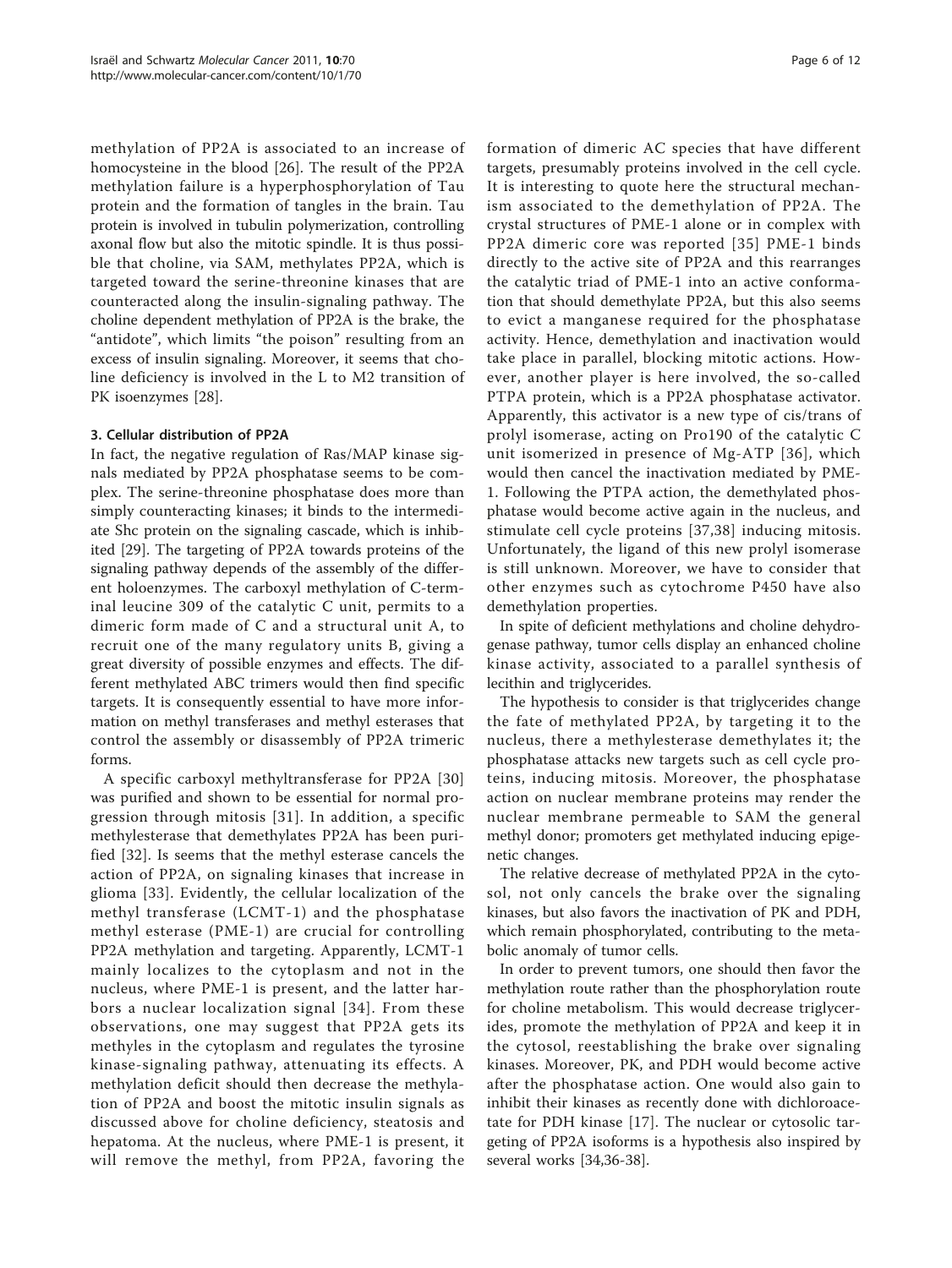### 4. Hypoxia is an essential issue to discuss

We know that the transition from fetal to adult hemoglobin, with a lower oxygen affinity, would repeat the phylogenic adaptation of "aquatic creatures" to breath in air and live on land. Many adequate "adult proteins" replace their fetal isoform: muscle proteins utrophine, switches to dystrophine; enzymes such as embryonic M2 PK [[39](#page-10-0)] is replaced by M1. Hypoxic conditions seem to trigger back the expression of the fetal gene packet via HIF1-Von-Hippel signals. The mechanism would depend of a double switch since not all fetal genes become active after hypoxia. First, the histones have to be in an acetylated form, opening the way to transcription factors, this depends either of histone deacetylase (HDAC) inhibition or of histone acetyltransferase (HAT) activation, and represents the main switch. Second, a more specific switch must be open, indicating the adult/fetal gene couple concerned, or more generally the isoform of a given gene that is more adapted to the specific situation. When the adult gene mutates, an unbound ligand may indeed indicate, directly or indirectly, the particular fetal copy gene to reactivate [\[40](#page-10-0)]. In anoxia, lactate is more difficult to release against its external gradient, leading to a cytosolic increase of upstream glycolytic products, 3P glycerate or others. These products may then be a second signal controlling the specific switch for triggering the expression of fetal genes, such as fetal hemoglobin or the embryonic M2 PK; this takes place if histones (main switch) are in an acetylated form. This is the case if HAT is active in tumor cells, in spite of the decrease of butyrate a HDAC inhibitor. In tumor cells, one finds hypermethylated regions, in which HDAC activity silences a set of genes and hypomethylated parts in which HAT activates other genes.

# III. Growth hormone-IGF actions, the control of asymmetrical mitosis

When IGF - Growth hormone operate, the fatty acid source of acetyl CoA takes over. Indeed, GH stimulates a triglyceride lipase in adipocytes, increasing the release of fatty acids and their  $\beta$  oxidation. In parallel, GH would close the glycolytic source of acetyl CoA, perhaps inhibiting the hexokinase interaction with the mitochondrial ANT site. This effect, which renders apoptosis possible, does not occur in tumor cells. GH mobilizes the fatty acid source of acetyl CoA from adipocytes, which should help the formation of ketone bodies, but since citrate synthase activity is elevated in tumors, ketone bodies do not form. Hence, butyrate cannot inhibit histone deacetylase (HDAC), the enzyme cuts acetylated histone tails, this will silence several genes like PETEN, P53, or methylase inhibitory genes. It is probable that the IGFBP gene gets silent as well. IGFBP is a protein

that binds IGF with high affinity and controls its effects [[41](#page-10-0)]. In parallel, GH hormone induces in the liver, the synthesis and release of insulin like growth factor (IGF). The latter, activates like insulin, the IGF-tyrosine kinase receptors (IGFR), triggering the MAP kinase-ERK mitogenic signal. The surface distribution of IGF-IGFR may determine if a cell is sterile or endowed with a mitotic potential. We propose that this distribution depends of IGFBP; suppose that a cell starting mitosis secretes IGFBP at one pole, and that IGFBP binds to the extracellular matrix, forming patches of IGFBP. The patch may attract the IGF-IGFR complex by a capping process. The daughter cell that inherits the IGFR receptor patch becomes a stem cell, while the cell poor in IGFR will be sterile and follow the differentiation program.

This does not mean that the sterile daughter cell, at rest in the Go phase, cannot exit and divide again; this would require a reactivation of IGFR receptor genes in order to build up again the membrane concentration of IGFR.

# IV. Compounds for correcting tumor metabolism

The figure [1](#page-3-0) indicates interrupted and enhanced metabolic pathways in tumor cells.

In table [1](#page-7-0), the numbered pathways represent possible therapeutic targets; they cover several enzymes. When the activity of the pathway is increased, one may give inhibitors; when the activity of the pathway decreases, we propose possible activators.

# V. Cancer prevention, immune destruction of tumor cells

### 1. A preventive cure

André Gernez [\[82-](#page-10-0)[84](#page-11-0)] applied for the first time the stem cell concept to cancer and neurological diseases. "He compared tissues to colonies of bees in which, only the queens renew the colony, while most bees are sterile workers". For preventing cancer, he imagined an annual cure, which did not receive much attention. It consists of three points: first a fasting period once a year, "this is recommended by most religions", second one should eat more fruits, vegetables, less meat, consume products rich in magnesium, vitamins C, E, selenium, this is now currently accepted. The third point is more difficult to apply, without testing it on animal models. It aims to kill once a year eventual tumor cells, by giving for a few days an anti-mitotic, colchicine for example. Gernez mentions that chloral, anciently used for treating mental patients, also protected them from cancer, because it has anti-mitotic properties. The idea being to kill the very first tumor cells that eventually appear, and if missed the first year, one would catch them the next year etc... How can we explain the possible prevention? The first point is evident, fasting increases ketone bodies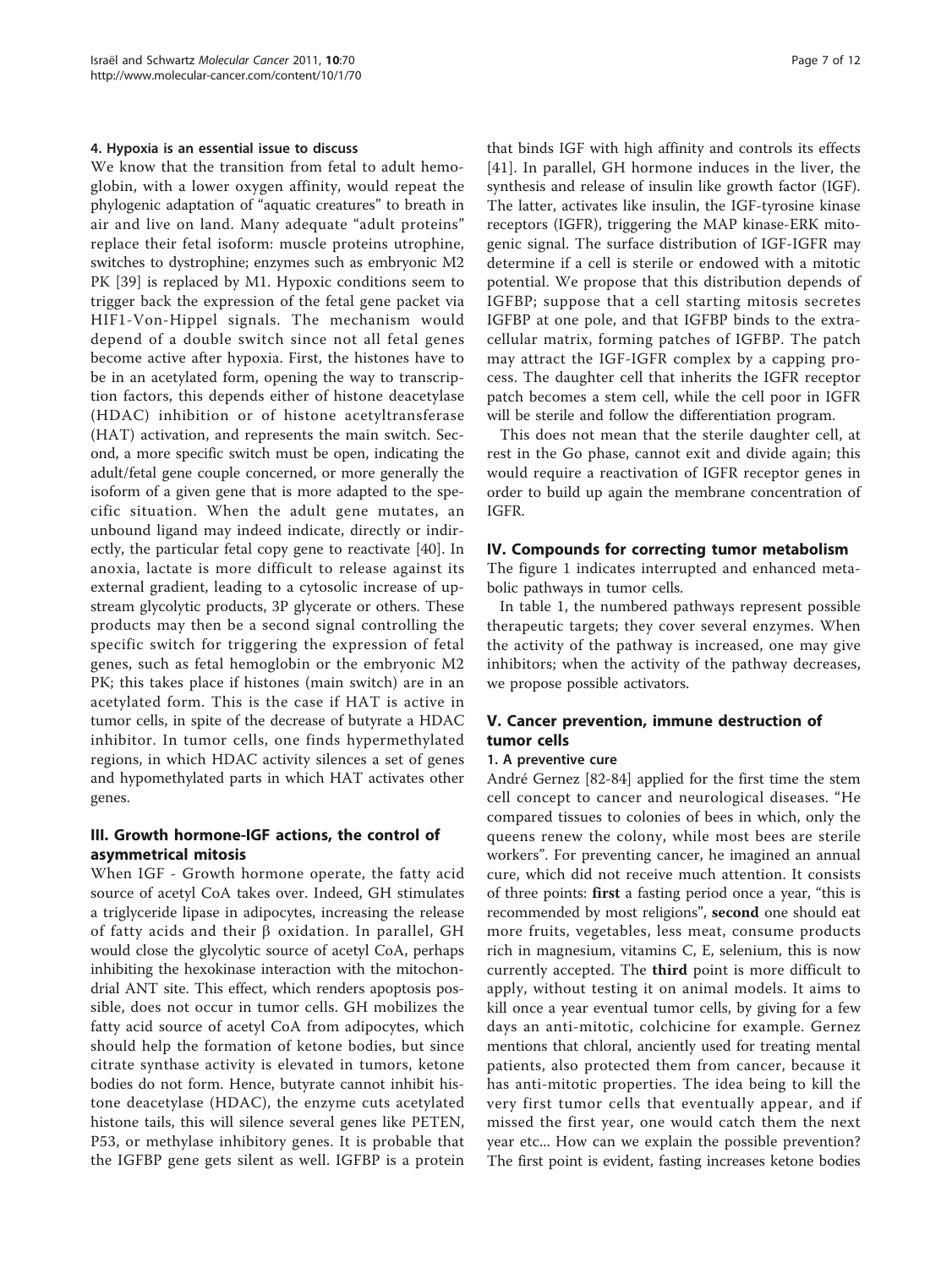#### <span id="page-7-0"></span>Table 1 Therapeutic targets

|                | Targets Metabolic pathway                                                                                                        | <b>Activity</b>                     | Drugs: inhibitors or activators                                                                                                                                         | <b>References</b>          |
|----------------|----------------------------------------------------------------------------------------------------------------------------------|-------------------------------------|-------------------------------------------------------------------------------------------------------------------------------------------------------------------------|----------------------------|
| 1              | Proteolysis/alanine/transaminase/pyruvate                                                                                        | increased                           | aminooxacetic, 2PAM, D alanine,<br>$\beta$ chloro-L-alanine                                                                                                             | [42, 43]                   |
| $\overline{2}$ | Lactate dehydrogenase/pyruvate/lactate/NAD+<br>Malate dehydrogenase/OAA/malate/NAD+<br>Malic enzyme/malate/pyruvate/lactate/NAD+ | increased<br>increased<br>increased | Br pyruvate, gossypol<br>D malate, humic acid<br>D malate                                                                                                               | $[44 - 46]$                |
| 3              | Glycolysis                                                                                                                       | increased                           | mannoheptulose, lodinamineepalresta, citrate                                                                                                                            | $[47 - 49]$                |
| $\overline{4}$ | PEP carboxykinase/PEP/OAA<br>Pyruvate carboxylase/pyruvate/OAA                                                                   | increased<br>decreased              | $CI-PEP, \beta$ sulphopyruvate<br>3-hydroxybutyrate (ketone bodies will activate)                                                                                       | [50, 51]<br>$[52]$         |
| 5              | Pyruvate kinase (M2 bottleneck)/PEP/pyruvate<br>Pyruvate dehydrogenase/pyruvate/acetylCoA                                        | decreased<br>decreased              | dihydroxyphenylethanol, polyethylene - glycol<br>lipoic acid, kinase inhibitors (dichloroacetate,<br>2-chloropropionate) or PP2A agonists (xylulose5P, B12,<br>choline) | $[53 - 55]$<br>[16, 17]    |
| 6              | Lipolytic fatty acid source of acetyl CoA<br>Carnitine transporter                                                               | increased                           | niacine, Growth hormone inhibitors<br>Avoid oxfenicine or levofloxacin                                                                                                  | [56, 57]                   |
| $\overline{7}$ | Citrate synthase (OAA+ acetylCoA)/citrate                                                                                        | increased                           | Dserine, fluoroacetylCoA, carboxymethyl-CoA,<br>citrate (via product inhibition), capsaicine (via electron<br>transport inhibition and NADH increase)                   | $[13]$                     |
| 8              | ATPcitrate lyase citrate/OAA+acetylCoA<br>Triglycerides synthesis via acetyl CoA<br>Other OAA sources                            | increased<br>increased<br>increased | hydroxycitrate, fluorocitrate<br>xanthohumol (removes triglycerides)<br>D malate                                                                                        | $[58]$<br>$[59]$           |
| 9              | Choline dehydrogenase/methylation/lipotropic<br>Choline kinase/phosphorylcholine/lecithin                                        | decreased<br>increased              | choline<br>miltefosin, farnesol                                                                                                                                         | [60, 61]                   |
| 10             | PP2A methylation (it counteracts signaling and<br>enzyme kinases)                                                                | decreased                           | betaine, folate, B12, trimethylglycine (via SAM)                                                                                                                        |                            |
| 11             | Histone deacetylase (gene silencing)                                                                                             | increased                           | butyrate, valproate, benzamide, trichostatin                                                                                                                            | [62]                       |
| 12             | Cytochrome P450 demethylase (hypomethylated<br>promoters)HAT/hexokinase expression                                               | increased                           | ketonazole, bergamottin, quinine                                                                                                                                        | $[63 - 67]$                |
|                | Histone acetylase                                                                                                                | increased                           | anacardic acid, garcinol, curcumine                                                                                                                                     | [66, 67]                   |
| 13             | Tyrosine kinase-signaling route (MAP kin, PI3 kin,<br>$PLC\gamma)$                                                               | increased                           | imatinib mésilate (glivec chemotherapy)                                                                                                                                 |                            |
| 14,15,<br>16   | GH-IGF<br><b>IGFBP</b>                                                                                                           | increased<br>decreased              | octreotide, pegvisomant<br>apigenin, casodex, omeprazol                                                                                                                 | $[68 - 70]$                |
| 17             | Arginine dependency                                                                                                              | increased                           | arginine deprivation diet,<br>pegylated arginine deiminase                                                                                                              | $[18 - 20]$<br>$[71 - 73]$ |
| 18             | Arginase/arginine/ornithine                                                                                                      | increased                           | norvaline, N-omega-hydroxy-nor-arginine, boroargininre                                                                                                                  | $[74 - 76]$                |
| 19             | Polyamine pathway:<br>Ornithine decarboxylase/putrescine<br>SAM decarboxylase                                                    | increased                           | DFMO (2-difluoromethylornithine),<br>MGBG methylglyoxal bis (quanylhydrazone),<br>4-amidinoindan-1one-2'-amidinhydrazone(alfa-<br>fluoromethylhistidine)                | $[77 - 79]$                |
| 20             | Glutaminase/glutamate                                                                                                            | increased                           | DON(6-diazo-5-oxo-l-norleucine),<br>riluzole, naftazone                                                                                                                 | $[80]$ .                   |
| 21             | Argininosuccinate synthetase                                                                                                     |                                     | decreased troglitazone                                                                                                                                                  | $[81]$                     |

such as butyrate, which is a histone deacetylase (HDAC) inhibitor, this keeps histone tails acetylated, which cancels the silencing of several genes starting the tumor process. The second part of the procedure takes advantage of the anti-inflammatory properties of flavonoids found in fruits and vegetables. Flavonoids cancel the effects of hypoxia on the expression of a set of genes: cyclooxygenase (COX), VEGF, NOsynthase, glycolytic enzymes, induction of fetal genes. Recall that fetal M2 PK expression is a typical feature of tumor cells. We know the anti-tumor effect of avastin and anti VEGF antibodies. The anti-cancer properties of 'non-steroidal anti-inflammatory drugs,'' NSAIDS, results from the inhibition of COX decreasing pro-inflammatory prostanoids. Moreover, magnesium may inhibit calcium dependent phospholipases forming arachidonic acid, the prostanoid precursor and diacylglycerol (DAG) with mitogenic effects. In addition, vitamins C, E, and selenium, quench superoxides and peroxynitrite, formed by a poor oxygen reduction during hypoxia. One may strengthen this second line of protection with methyl donors, folate, and vitamin  $B_{12}$ . They would attenuate, via methylated PP2A, the signaling kinases, activated by insulin or IGF, and regulate the supply of glucose,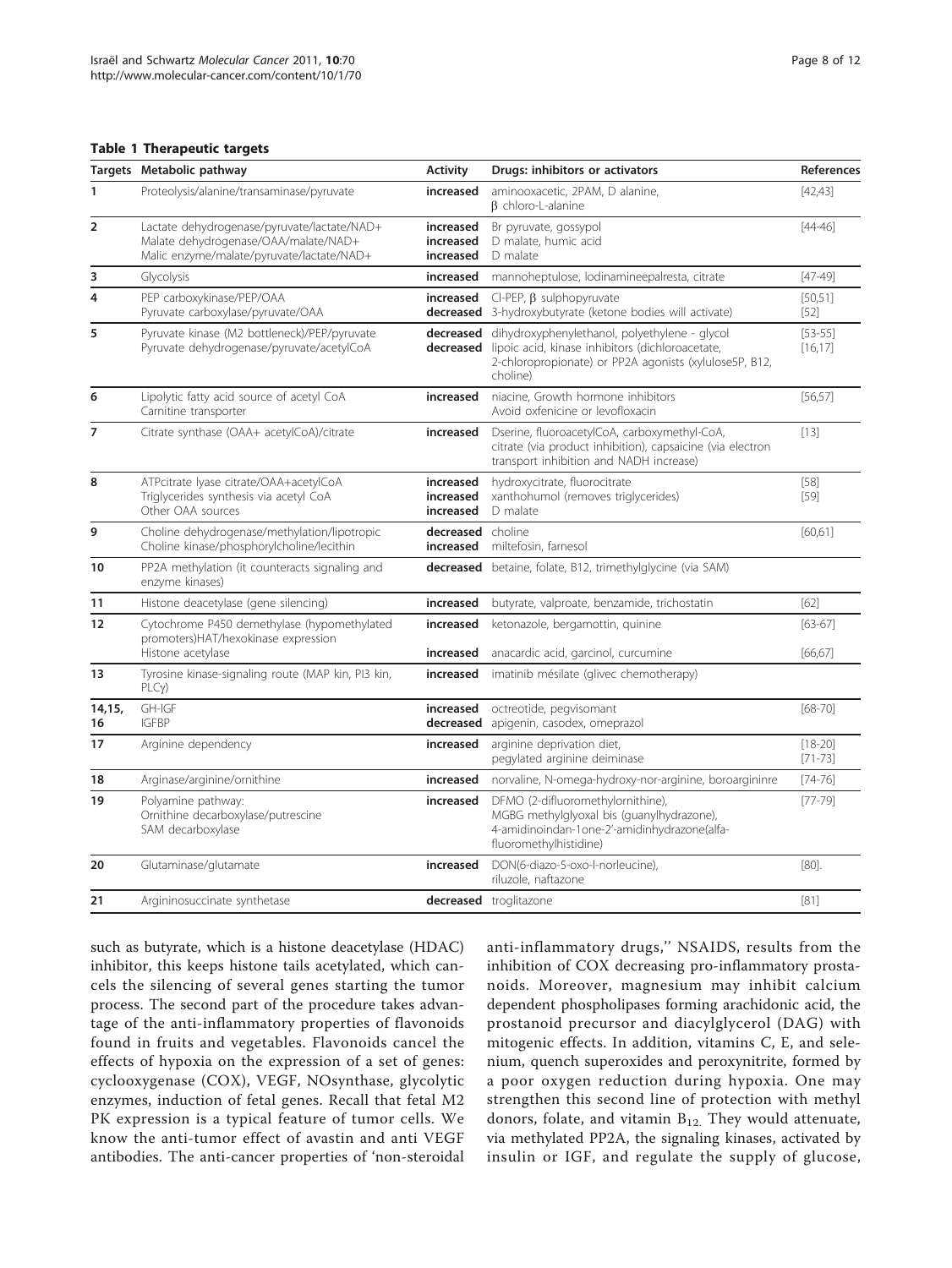anabolism and mitosis. The third point deserves additional experiments. The hypothesis is that tumor cells appear frequently, but the immune surveillance constantly eliminates them. If the immune surveillance fails, an anti-mitotic would kill once a year, tumor cells before they reach a critical mass. This third point of the procedure would back-up the immune surveillance when it fails, but deserves an evaluation.

# 2. The immune surveillance

Tumor cells or virus-invaded cells would display lower MHC-1 levels, the major histocompatibility complex, which is a self-recognition device. The consequence of the MHC-1 decrease is to trigger the "Natural killer" (NK) immune protection, because MHC-1 stops neutralizing receptors (KIR) on NK cells, which triggers the release of perforines by NK cells. The perforines kill cells poor in MHC-1. Well, an up-regulation of Insulin or IGF signals decreases MHC-1, and may then trigger the NK protection [[85](#page-11-0)], if such a protection fails then tumor cells may survive...

The NK protection is activated by leucotriene LTB4 formed by lipoxygenase, and inhibited by the fever prostaglandin PGE2 formed by cycloxygenase [[86\]](#page-11-0). Hence, inhibitors of PGE2 and cycloxygenase trigger the NK protection; this is an effect of non-steroid anti-inflammatory drugs (NSAIDS) aspirin, ibuprofen, or of some histone acetylase (HAT) inhibitors (curcumin, anacardic acid garcinol etc...). It is also particularly interesting to increase serotonin (5HT) that neutralizes the inhibition of NK cells by PGE2. Echinacea extracts [[87\]](#page-11-0); 5HT uptake inhibitors (St John's Wort tea, prozac, melatonine) [[88\]](#page-11-0) boost the release of 5HT from platelets, particularly if platelets are full of 5HT before reaching the site. A substance P antagonist (aprepitan) [[89\]](#page-11-0) avoids their premature degranulation). Finally 5HT can be preserved from its enzymatic conversion into quinolinic acid by inhibiting indoleamine,2,3-dioxygenase with exiguamine or 1-methytryptophane [\[90,91](#page-11-0)]. Echinacea, melatonin, 5HT uptake inhibitors, substance P antagonists, and HAT inhibitors [\[66,67](#page-10-0)[,92,93](#page-11-0)] boost NK mediated protection against eventual tumor cell, or viral infections.

# VI. A Possible sequential plural-therapy

As a complement to radiotherapies or chemotherapies, we propose to try, after validating it on animal models a sequential metabolic therapy. 1- Inhibit alanine transaminase, glutaminase, ornithine decarboxylase, arginase; and decrease alanine, glutamine, arginine, supplies. 2- Open PK and PDH bottlenecks (enzyme kinase inhibition and PP2A phosphatase activation by methylation helpers) 3- Close citrate synthase, ATP citrate lyase, increase the NADH mitochondrial potential. 4- Decrease GH/IGF [\[94\]](#page-11-0) and "tyrosine kinase receptor" signals. 5Cancel epigenetic changes using HDAC inhibitors and then HAT inhibition. 6- Boost immune NK protection.

In this review, we have collected observations on tumor cell metabolism obtained by many laboratories working on cancer for the past 80 years. When we find that choline related methylations protect from liver cancer, that PP2A methylations controls the Tyrosine kinase oncogenic signals, activated by IGF-GH it seemed logic to establish a link between these observations even if they were not obtained simultaneously. The impression is that the link we make is perhaps artificial. However, a reference for all the experimental observations is given. The link between them is the interpretation we propose. This model has inspired our recent works, and convergent interpretations from other laboratories support some of the model predictions. See for example reference [\[95\]](#page-11-0) suggesting a therapeutic approach with multiple drugs acting on glycolysis. Additional works target with drugs this metabolic transformation of tumor cells [\[96](#page-11-0)] and manipulate for example  $\alpha$  ketoglutarate dehydrogenase [[97\]](#page-11-0) an enzyme similar to PDH, which is less active in tumor cells as indicated in the model. Other laboratories attack the increased glycolysis with bromopyruvate as we also suggest [[98\]](#page-11-0). As for the spectacular effects of citrate and isocitrate [[99,100\]](#page-11-0) or octreotide and capsaicine that the model predicts, they may find a therapeutic application beneficial to patients as shown by experiments on animals. Finally, the recent discovery of a population of Dwarfs with no GH receptors, which do not develop cancers [\[101](#page-11-0)], illustrates the GH/IGF prediction, establishing a link between ancient and recent biochemical observations on tumors. By adding octreotide a somatostatin analogue, to the lipoic acid isocitrate mixture, our recent results (in press) seem to validate the presented model.

# Conclusion: The origin of Cancers by means of metabolic selection

The disruption of cells by internal or external compounds, releases substrates stimulating the tyrosine kinase signals for anabolism proliferation and stem cell repair, like for most oncogenes. If such signals are not limited, there is a parallel blockade of key metabolic enzymes by activated kinases or inhibited phosphatases. The result is a metabolism typical of tumor cells, which gives them a selective advantage; stabilized by epigenetic changes. A proliferation process, in which the two daughter cells divide, increases the tumor mass at the detriment of the body. Inevitable mutations follow, selecting the most robust tumor cells... We only hope that a non-toxic mixture will bring back to normality cells when they acquire the selective metabolic advantage, which leads them to cancer, this mixture may back-up current cancer therapies.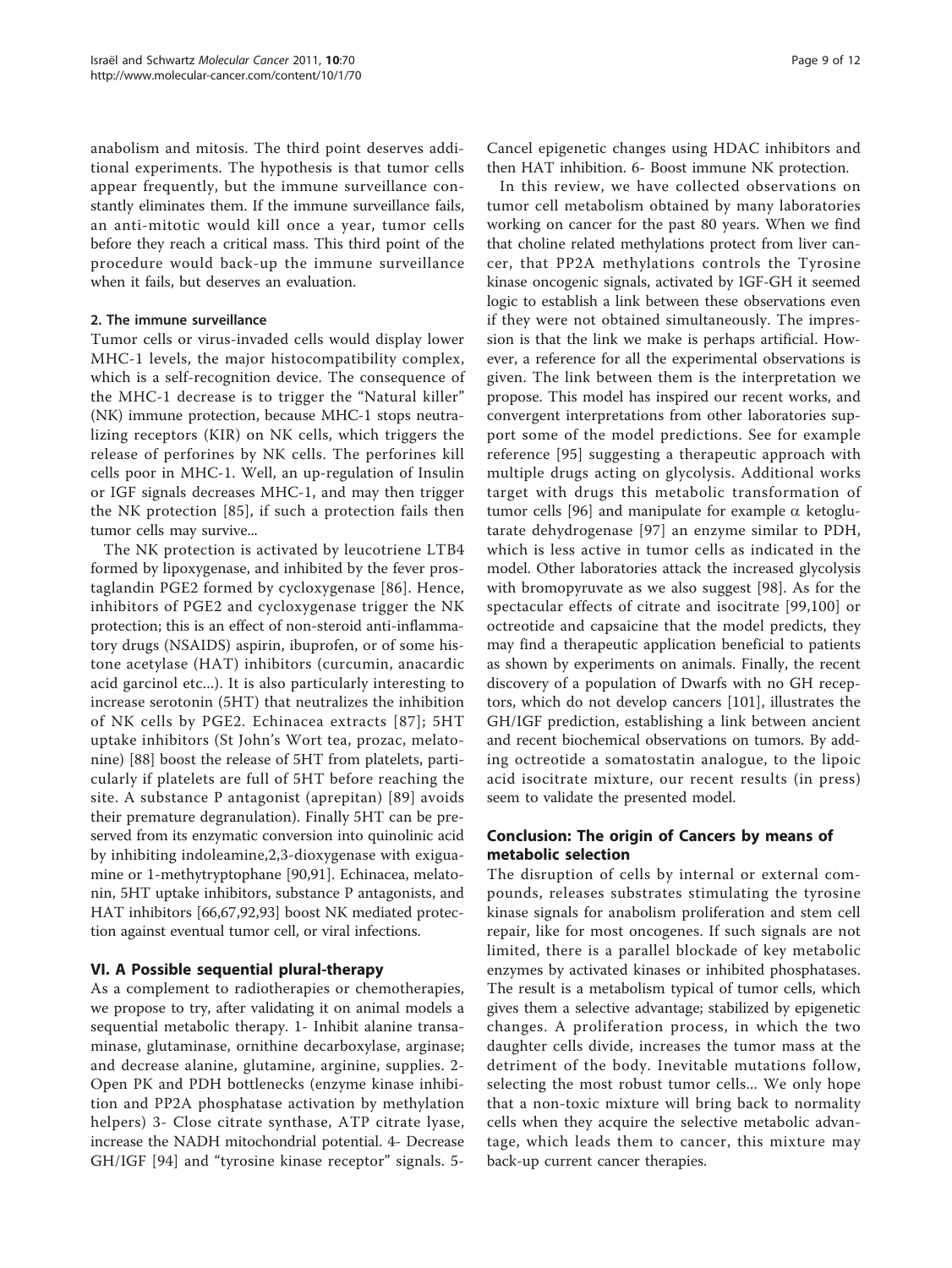#### <span id="page-9-0"></span>Author details

<sup>1</sup>Av Aristide Briand 2, Bures sur Yvette 91440, France. <sup>2</sup>LIX: Ecole Polytechnique Palaiseau 91128 and Hôpital Raymond Poincaré, 104 Bd Raymond Poincaré Garches 92380m, France.

#### Authors' contributions

MI elaborated the biochemical model for cancer metabolism and drafted the manuscript. LS tested model predictions for drugs affecting selectively tumors. All authors read and approved the final manuscript

#### Competing interests

The authors declare that they have no competing interests.

#### Received: 7 March 2011 Accepted: 7 June 2011 Published: 7 June 2011

#### References

- Warburg O: [On the origin of cancer cells.](http://www.ncbi.nlm.nih.gov/pubmed/13298683?dopt=Abstract) Science 1956, 123:309-314.
- 2. Mazurek S, Eigenbrodt E: [The tumor metabolome.](http://www.ncbi.nlm.nih.gov/pubmed/12820363?dopt=Abstract) Anticancer Res 2003, 23(2A):1149-54.
- Christofk HR, Vander Heiden MG, Wu N, Asara JM, Cantley LC: [Pyruvate](http://www.ncbi.nlm.nih.gov/pubmed/18337815?dopt=Abstract) [kinase M2 is a phospho tyrosine-binding protein.](http://www.ncbi.nlm.nih.gov/pubmed/18337815?dopt=Abstract) Nature 2008, 452(7184):181-186.
- 4. Christofk HR, Vander Heiden MG, Hanis MH, Ramanathan A, Gerszten RE, Wei R, Fleming MD, Schreiber SL, Cantley LC: [The M2 splice isoform of](http://www.ncbi.nlm.nih.gov/pubmed/18337823?dopt=Abstract) [pyruvate kinase is important for cancer metabolism and tumor growth.](http://www.ncbi.nlm.nih.gov/pubmed/18337823?dopt=Abstract) Nature 2008, 452(7184):230-233.
- 5. Hitosugi T, Kang S, Vander Heiden MG, Chung TW, Elf S, Lythgoe K, Dong S, Lonial S, Wang X, Cheng GZ, Xie J, Gu TL, Polakiewicz RD, Roesel JL, Boggon TJ, Khuri FR, Gilliland DG, Cantley LC, Kaufman J, Cheng J: Tyrosine Phosphorylation inhibits PKM2 to promote the Warburg effect and tumor growth. Sci Signal 2009, 2(97):l-8, ra73.
- 6. Hommes FA, Everts RS: [Particulate and free hexokinase in fetal rat liver.](http://www.ncbi.nlm.nih.gov/pubmed/678602?dopt=Abstract) Biol Neonate 1978, 33(3-4):193-200.
- 7. Arora KK, Fanciulli M, Pedersen PL: [Glucose phosphorylation in tumor](http://www.ncbi.nlm.nih.gov/pubmed/2318862?dopt=Abstract) [cells. Cloning, sequencing, and overexpression in active form of a full](http://www.ncbi.nlm.nih.gov/pubmed/2318862?dopt=Abstract)[length cDNA encoding a mitochondrial bindable form of hexokinase.](http://www.ncbi.nlm.nih.gov/pubmed/2318862?dopt=Abstract) J Biol Chem 1990, 265(11):6481-8.
- Azoulay-Zohar H, Israelson A, Abu-Hamad S, Shoshan-Barmatz V: [In self](http://www.ncbi.nlm.nih.gov/pubmed/14561215?dopt=Abstract)[defence: hexokinase promotes voltage-dependent anion channel](http://www.ncbi.nlm.nih.gov/pubmed/14561215?dopt=Abstract) [closure and prevents mitochondria-mediated apoptotic cell death.](http://www.ncbi.nlm.nih.gov/pubmed/14561215?dopt=Abstract) Biochem J 2004, 377(Pt.2):347-355.
- 9. Dombrauckas JD, Santarsiero BD, Mesecar AD: [Structural basis for tumor](http://www.ncbi.nlm.nih.gov/pubmed/15996096?dopt=Abstract) [pyruvate kinase M2 allosteric regulation and catalysis.](http://www.ncbi.nlm.nih.gov/pubmed/15996096?dopt=Abstract) Biochemistry 2005, 44(27):9417-29.
- 10. Jurica MS, Mesecar A, Heath PJ, Shi W, Nowak T, Stoddard BL: [The allosteric](http://www.ncbi.nlm.nih.gov/pubmed/9519410?dopt=Abstract) [regulation of pyruvate kinase by fructose-1,6-bisphosphate.](http://www.ncbi.nlm.nih.gov/pubmed/9519410?dopt=Abstract) Structure 1998, 6(2):195-210.
- 11. Costello LC, Franklin RB: [Novel role of zinc in the regulation of prostate](http://www.ncbi.nlm.nih.gov/pubmed/9609552?dopt=Abstract) [citrate metabolism and its implications in prostate cancer.](http://www.ncbi.nlm.nih.gov/pubmed/9609552?dopt=Abstract) Prostate 1998, 35(4):285-296.
- 12. Schlichtholz B, Turyn J, Goyke E, Biernacki M, Jaskiewicz K, Sledzinski Z, Swierczynski J: [Enhanced citrate synthase activity in human pancreatic](http://www.ncbi.nlm.nih.gov/pubmed/15714131?dopt=Abstract) [cancer.](http://www.ncbi.nlm.nih.gov/pubmed/15714131?dopt=Abstract) Pancreas 2005, 30(2):99-l04.
- 13. Zanatta A, Schuck PF, Viegas CM, Knebel LA, Busanello EN, Moura AP, et al: [In vitro evidence that D-serine disturbs the citric acid cycle through](http://www.ncbi.nlm.nih.gov/pubmed/19733154?dopt=Abstract) [inhibition of citrate synthase activity in rat cerebral cortex.](http://www.ncbi.nlm.nih.gov/pubmed/19733154?dopt=Abstract) Brain Res 2009, 1298:186-193.
- 14. Kimura Y, Kashima K, Daa T, Kondo Y, Yada K, Sasaki A, et al: [Biotin-rich](http://www.ncbi.nlm.nih.gov/pubmed/15647941?dopt=Abstract) [intranuclear inclusions in morule-lacking adenocarcinoma of the](http://www.ncbi.nlm.nih.gov/pubmed/15647941?dopt=Abstract) [gallbladder:a new category of](http://www.ncbi.nlm.nih.gov/pubmed/15647941?dopt=Abstract) "neoplastic/non-morular" lesions. Virchows Arch 2005, 446(2):194-199.
- 15. Israël M, Schwartz L: Cancer a dysmethylation syndrome. Paris: John Libbey Eurotext; 2005.
- 16. Clarke B, Wyatt KM, McCormack JG: [Ranolazine increases active pyruvate](http://www.ncbi.nlm.nih.gov/pubmed/8729066?dopt=Abstract) [dehydrogenase in perfused normoxic rat hearts: evidence for an indirect](http://www.ncbi.nlm.nih.gov/pubmed/8729066?dopt=Abstract) [mechanism.](http://www.ncbi.nlm.nih.gov/pubmed/8729066?dopt=Abstract) J Mol Cell Cardiol 1996, 28(2):341-350.
- 17. Bonnet S, Archer SL, Allalunis-Turner J, Haromy A, Beaulieu C, Thompson R, et al: [A mitochondria-K+ channel axis is suppressed in cancer and its](http://www.ncbi.nlm.nih.gov/pubmed/17222789?dopt=Abstract)

[normalization promotes apoptosis and inhibits cancer growth.](http://www.ncbi.nlm.nih.gov/pubmed/17222789?dopt=Abstract) Cancer Cell 2007, 11:37-51.

- 18. Wheatley DN, Campbell E: [Arginine deprivation, growth inhibition and](http://www.ncbi.nlm.nih.gov/pubmed/12888832?dopt=Abstract) [tumor cell death: Deficient utilization of citrulline by malignant cells.](http://www.ncbi.nlm.nih.gov/pubmed/12888832?dopt=Abstract) Br J Cancer 2003, 89(3):573-576.
- 19. Wheatley DN, Kilfeather, Stitt A, Campbell E: [Integrity and stability of the](http://www.ncbi.nlm.nih.gov/pubmed/16112417?dopt=Abstract) [citrulline-arginine pathway in normal and tumor cell lines.](http://www.ncbi.nlm.nih.gov/pubmed/16112417?dopt=Abstract) Cancer Lett 2005, 227:141-152.
- 20. Feun L, You M, Wu CJ, Kuo MT, Wangpaichitr M, Spector S, Savaraj N: [Arginine deprivation as a targeted therapy for cancer.](http://www.ncbi.nlm.nih.gov/pubmed/18473854?dopt=Abstract) Curr Pharm Des 2008, 14(1):1049-57.
- 21. Rous P: A sarcoma of the fowl transmissible by an agent separable from tumor cells. *J Exp Med* 13:397-411
- 22. Stehelin D, Varmus HE, Bishop JM, Vogt PK: [DNA related to the](http://www.ncbi.nlm.nih.gov/pubmed/176594?dopt=Abstract) [transforming gene\(s\) of avian sarcoma viruses is present in normal avian](http://www.ncbi.nlm.nih.gov/pubmed/176594?dopt=Abstract) [DNA.](http://www.ncbi.nlm.nih.gov/pubmed/176594?dopt=Abstract) Nature 1976, 260(5547):170-173.
- 23. Newbeme PM: [Choline deficiency associated with diethanolamine](http://www.ncbi.nlm.nih.gov/pubmed/11961209?dopt=Abstract) [carcinogenicity. \(Toxicological highlights\).](http://www.ncbi.nlm.nih.gov/pubmed/11961209?dopt=Abstract) Toxicological sciences 2002, 67:1-3.
- 24. Lehman-McKeeman LD, Gamsky EA, Hicks SM, Vassalo JD, Mar M-H, Zeisel SH: [Diethanolamine induces hepatic choline deficiency in mice.](http://www.ncbi.nlm.nih.gov/pubmed/11961214?dopt=Abstract) Toxicological sciences 2002, 67:38-45.
- 25. Best CH, Huntsman ME: [The effect of the components of lecithin upon](http://www.ncbi.nlm.nih.gov/pubmed/16994325?dopt=Abstract) [deposition of fat in the liver.](http://www.ncbi.nlm.nih.gov/pubmed/16994325?dopt=Abstract) J Physiol 1932, 75:405-412.
- 26. Vafai SB, Stock JB: [Protein phosphatase 2A methylation: a link between](http://www.ncbi.nlm.nih.gov/pubmed/11997007?dopt=Abstract) [elevated plasma homocysteine and Alzheimer](http://www.ncbi.nlm.nih.gov/pubmed/11997007?dopt=Abstract)'s Disease. FEBS Lett 2002, 518(1-3):1-4.
- 27. Kong M, Fox CJ, Mu J, Solt L, Xu A, Cinalli RM, Birnbaum MJ, Lindsten T, Thompson CB: [The PP2A-associated protein a4 is an essential inhibitor of](http://www.ncbi.nlm.nih.gov/pubmed/15499020?dopt=Abstract) [apoptosis.](http://www.ncbi.nlm.nih.gov/pubmed/15499020?dopt=Abstract) Science 2004, 306:695-698.
- 28. Hacker HJ, Steinberg P, Bannasch P: Pyruvate kinase [isoenzyme shift from](http://www.ncbi.nlm.nih.gov/pubmed/9472700?dopt=Abstract) [L-type to M2-type is a late event in hepatocarcinogenesis induced in](http://www.ncbi.nlm.nih.gov/pubmed/9472700?dopt=Abstract) [rats by a choline-deficient/Dl-ethionine supplemented diet.](http://www.ncbi.nlm.nih.gov/pubmed/9472700?dopt=Abstract) Carcinogenesis 1998, 19(1):99-107.
- 29. Ugi S, Imamura T, Ricketts W, Olefsky JM: [Protein phosphatase 2A forms a](http://www.ncbi.nlm.nih.gov/pubmed/11884620?dopt=Abstract) [molecular complex with Shc and regulates Shc tyrosine phosphorylation](http://www.ncbi.nlm.nih.gov/pubmed/11884620?dopt=Abstract) [anddownstream mitogenic signaling.](http://www.ncbi.nlm.nih.gov/pubmed/11884620?dopt=Abstract) Mol Cell Biol 2002, 22:2375-87.
- 30. De Baere I, Derua R, Janssens V, Van Hoof C, Waelkens E, Merlevede W, Goris J: [Purification of porcine brain protein phosphatase 2A](http://www.ncbi.nlm.nih.gov/pubmed/10600115?dopt=Abstract) [leucinecarboxyl methyltransferase and cloning of the human](http://www.ncbi.nlm.nih.gov/pubmed/10600115?dopt=Abstract) [homologue.](http://www.ncbi.nlm.nih.gov/pubmed/10600115?dopt=Abstract) Biochemistry 1999, 38:16539-47.
- 31. Lee JA, Pallas DC: Leucine carboxyl methyltransferase-I is necessary for [normal progression through mitosis in mammalian cells.](http://www.ncbi.nlm.nih.gov/pubmed/17724024?dopt=Abstract) J Biol Chem 2007, 282(42):30974-84, Epub 2007 Aug 27. [PMID: 17724024].
- 32. Lee J, Chen Y, Tolstykh T, Stock J: [A specific protein carboxyl](http://www.ncbi.nlm.nih.gov/pubmed/8650216?dopt=Abstract) [methylesterase that demethylates phosphoprotein phosphatase 2A in](http://www.ncbi.nlm.nih.gov/pubmed/8650216?dopt=Abstract) [bovine brain.](http://www.ncbi.nlm.nih.gov/pubmed/8650216?dopt=Abstract) Proc Natl Acad Sci USA 1996, 93(12):6043-7.
- 33. Puustinen P, Junttila MR, Vanhatupa S, Sablina AA, Hector ME, Teittinen K, Raheem O, Ketola K, Lin S, Kast J, Haapasalo H, Hahn WC, Westermarck J: [PME-I protects extracellular signal-regulated kinase pathway activity](http://www.ncbi.nlm.nih.gov/pubmed/19293187?dopt=Abstract) [from protein phosphatase 2A-mediated inactivation in human](http://www.ncbi.nlm.nih.gov/pubmed/19293187?dopt=Abstract) [malignant glioma.](http://www.ncbi.nlm.nih.gov/pubmed/19293187?dopt=Abstract) Cancer Res 2009, 69(7):2870-7, Epub 2009 Mar 17. [PMID: 19293187].
- 34. Longin S, Zwaenepoel K, Martens E, Louis W, Rondelet E, Goris J, Janssens V: [Spatial control of protein phosphatase 2A \(de\)methylation.](http://www.ncbi.nlm.nih.gov/pubmed/17803990?dopt=Abstract) Exp Cell Res 2008, 314(l):68-81, Epub2007 Aug 7. [PMID: 17803990].
- 35. Xing Y, Li Z, Chen Y, Stock JB, Jeffrey PD, Shi Y: [Structural mechanism of](http://www.ncbi.nlm.nih.gov/pubmed/18394995?dopt=Abstract) [demethylation and inactivation of protein phosphatase 2A.](http://www.ncbi.nlm.nih.gov/pubmed/18394995?dopt=Abstract) Cell 2008, 133(1):154-63.
- 36. Jordens J, Janssens V, Longin S, Stevens I, Martens E, Bultynck G, Engelborghs Y, Lescrinier E, Waelkens E, Goris J, Van Hoof C: The protein phosphatase 2A Phosphatase activator is a novel peptidyl-prolyl cis/ transisomerase. Biol Chem 2008, 281(10):6349-57, Epub Dec 27. [PMID: 16380337].
- 37. Turowski P, Fernandez A, Favre B, Lamb NJ, Hemmings BA: [Differential](http://www.ncbi.nlm.nih.gov/pubmed/7721943?dopt=Abstract) [methylation and altered conformation of cytoplasmic and nuclear forms](http://www.ncbi.nlm.nih.gov/pubmed/7721943?dopt=Abstract) [of protein phosphatase 2A during cell cycle progression.A5.](http://www.ncbi.nlm.nih.gov/pubmed/7721943?dopt=Abstract) The journal of Cell Biology 1995, 129:397-410.
- 38. Yan Z, Fedorov SA, Mumby MC, Williams RS: [PR48, a novel regulatory](http://www.ncbi.nlm.nih.gov/pubmed/10629059?dopt=Abstract) [subunit of protein phosphatase 2A, interacts with Cdc6 and modulates](http://www.ncbi.nlm.nih.gov/pubmed/10629059?dopt=Abstract) [DNA replication in human cells.](http://www.ncbi.nlm.nih.gov/pubmed/10629059?dopt=Abstract) Mol Cell Biol 2000, 20(3):1021-9.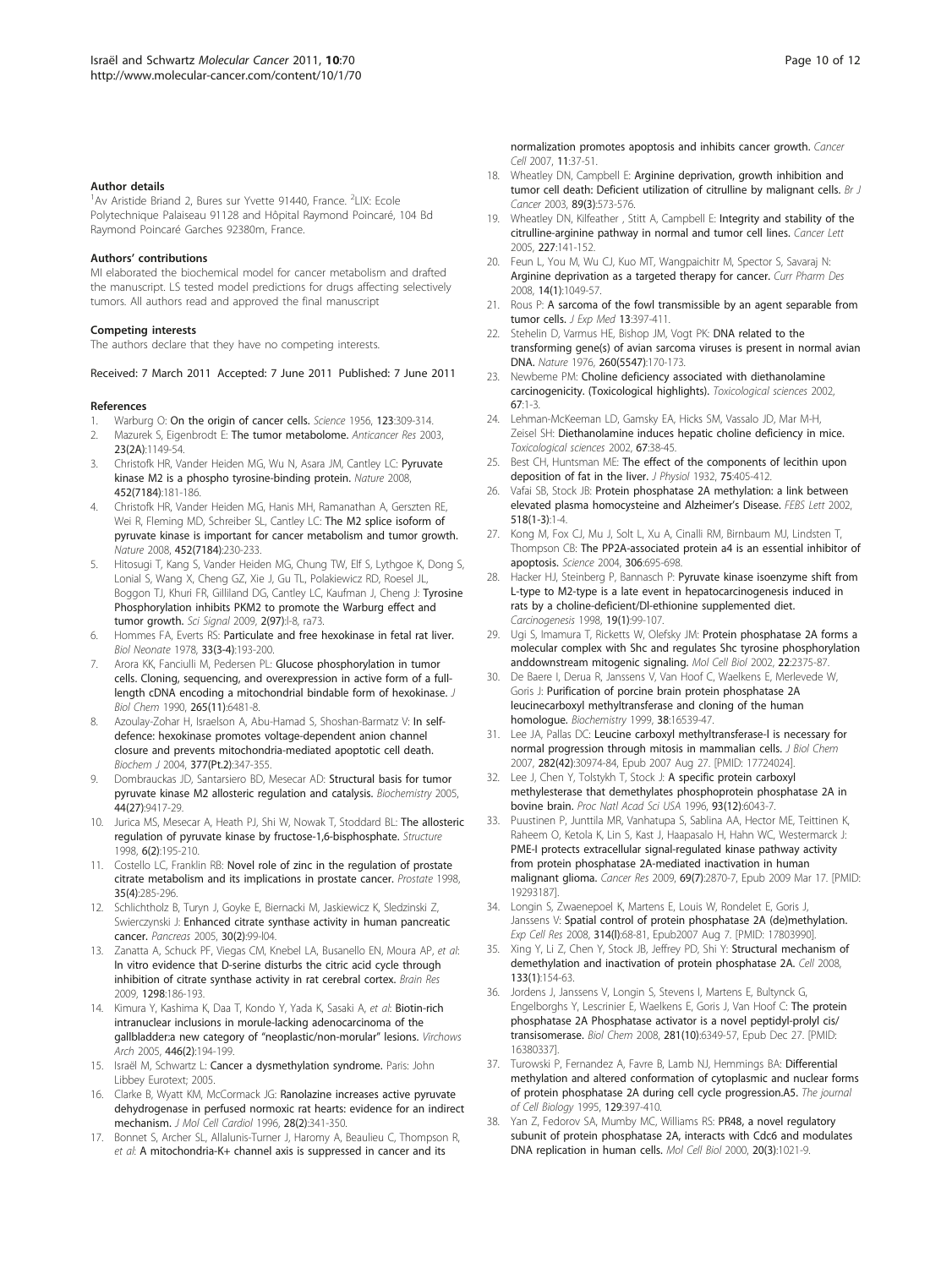- <span id="page-10-0"></span>39. Mazurek S, Zwerschke W, Jansen-Dûrr P, Eigenbrodt E: [Effects of the](http://www.ncbi.nlm.nih.gov/pubmed/11336658?dopt=Abstract) [human papilloma virus \[IPV-16 E7 oncoprotein on glycolysis and](http://www.ncbi.nlm.nih.gov/pubmed/11336658?dopt=Abstract) [glutaminolysis: role of pyruvate kinase type M2 and the glycolytic](http://www.ncbi.nlm.nih.gov/pubmed/11336658?dopt=Abstract)[enzyme complex.](http://www.ncbi.nlm.nih.gov/pubmed/11336658?dopt=Abstract) Biochem J 2001, 356(Pt I):247-256.
- 40. Israël M: Four hidden metamorphoses: a remark on blood, muscle, mental diseases and cancer. Paris: John Libbey Eurotext; 2004.
- 41. Walker GE, Wilson EM, Powell D, Oh Y: [Butyrate, a histone deacetylase](http://www.ncbi.nlm.nih.gov/pubmed/11517158?dopt=Abstract) [inhibitor, activates the human IGF binding protein-3 promoter in breast](http://www.ncbi.nlm.nih.gov/pubmed/11517158?dopt=Abstract) [cancer cells/molecular mechanism involves an Spl/Sp3 multiprotein](http://www.ncbi.nlm.nih.gov/pubmed/11517158?dopt=Abstract) [complex.](http://www.ncbi.nlm.nih.gov/pubmed/11517158?dopt=Abstract) Endocrinology 2001, 142(9):3817-27.
- 42. Vedavathi M, Girish KS, Kumar MK: A novel low molecular weight alanine aminotansferase from fasted rat liver. Biochemistry (Moscow) 2006, 7l(Suppll):S105-S112.
- 43. Morino Y, Kojima H, Tanase S: [Affinity labeling of alanine](http://www.ncbi.nlm.nih.gov/pubmed/33167?dopt=Abstract) [aminotransferase by 3-chloro-L-alanine.](http://www.ncbi.nlm.nih.gov/pubmed/33167?dopt=Abstract) J Biol Chem 1979, 254(2):279-285.
- 44. Ko YH, Smith BL, Wang Y, Pomper MG, Rini DA, Torbenson MS, Hullihen J, Pedersen PL: Advanced cancers: eradication in all cases using 3 bromopyruvate therapy to deplete ATP. Biochemical Biophysical Res Commun 2004, 324(1):269-275.
- 45. Tuszynski GP, Cossu G: [Differential cytotoxic eflect of gossypol on human](http://www.ncbi.nlm.nih.gov/pubmed/6581864?dopt=Abstract) [melanoma colon carcinoma and other tissue culture cell lines.](http://www.ncbi.nlm.nih.gov/pubmed/6581864?dopt=Abstract) Cancer Res 1984, 44:768-77l.
- 46. Zhang M, Liu H, Guo R, Ling Y, Wu X, Li B, Zhu F, Ling Y, Griffith BN, Wang S, Yang D: [Molecular mechanism of gossypol-induced cell growth](http://www.ncbi.nlm.nih.gov/pubmed/12818369?dopt=Abstract) [inhibition and cell death of HT-29 human colon carcinoma cells.](http://www.ncbi.nlm.nih.gov/pubmed/12818369?dopt=Abstract) Biochem Pharmacol 2003, 66:93-103.
- 47. Palanivel R, Velunthakal R, Kowluru A: [Regulation by glucose and calcium](http://www.ncbi.nlm.nih.gov/pubmed/14970009?dopt=Abstract) [of the carboxylmethylation of the catalytic subunit of protein](http://www.ncbi.nlm.nih.gov/pubmed/14970009?dopt=Abstract) [phosphatase 2A in insulin secreting INS-1 cells.](http://www.ncbi.nlm.nih.gov/pubmed/14970009?dopt=Abstract) Am J Physiol Endocrinol Metab 2004, 286:E1032-1041, [PMID: 14970A091].
- 48. Don AS, Hogg PJ: [Mitochondria as cancer drug targets.](http://www.ncbi.nlm.nih.gov/pubmed/15310457?dopt=Abstract) Trends in Molecular Medicine 2004, 10:372-378.
- 49. Hamada Y, Nakamura J, Naruse K, Komori T, Kato K, Kasuya Y, Nagai R, Horiuchi S, Hotta N: [Epalresta, an aldose reductase inhibitor, reduces the](http://www.ncbi.nlm.nih.gov/pubmed/11023149?dopt=Abstract) [levels of Nepsilon-\(carboxymethyl\) Lysine protein adducts and their](http://www.ncbi.nlm.nih.gov/pubmed/11023149?dopt=Abstract) [precursors in erythrocytesfromdiabetic patients.](http://www.ncbi.nlm.nih.gov/pubmed/11023149?dopt=Abstract) Diabetes Care 2000, 23:1539-44.
- 50. O'Leary , Diaz E: Phosphoenol-3-bromopyruvate: A mechanism-based inhibitor of phospoenolpyruvate carboxylase from maize. J Bio Chem 1982, 257(24):4603-05.
- 51. Liu J, Peliska JA, O'Leary MH: Synthesis and study of (Z)-3 chlorophosphoenolpyruvate. Arch Biochem Biophy 1990, 277(l):143-148.
- 52. Siess EA: [Stimulation by 3-hydroxybutyrate of pyruvate carboxylation in](http://www.ncbi.nlm.nih.gov/pubmed/4043074?dopt=Abstract) [mitochondria from rat liver.](http://www.ncbi.nlm.nih.gov/pubmed/4043074?dopt=Abstract) Eur J Biochem 1985, 152(l):131-136.
- 53. Guichard C, Pedruzzi E, Fay M, Marie JC, Braut-Boucher F, Daniel F, Grodet A, Gougerot-Pocidalo MA, Chastre E, Kotelevets L, Lizard G, Vandewalle A, Driss F, Ogier-Denis E: Dihydroxyphenylethanol induces apoptosis by activating serine/threonine protein phosphatase PP2A and promotes the endoplasmic reticulum stress response in human carcinoma. Carcinogenesis 2006, 27(9):l8l2-27.
- 54. Podesta FE, Plaxton WC: [Activation of cytosolic pyruvate kinase by](http://www.ncbi.nlm.nih.gov/pubmed/12231936?dopt=Abstract) [polyethylene glycol.](http://www.ncbi.nlm.nih.gov/pubmed/12231936?dopt=Abstract) Plant Physiol 1993, 103:285-288.
- 55. Parnaud G, Tache S, Peiffer G, Corpet DE: [Polyethylene-glycol suppresses](http://www.ncbi.nlm.nih.gov/pubmed/10537289?dopt=Abstract) [colon cancer and causes dose-dependent regression of azoxymethane](http://www.ncbi.nlm.nih.gov/pubmed/10537289?dopt=Abstract)[induced aberrantcrypt foci in rats.](http://www.ncbi.nlm.nih.gov/pubmed/10537289?dopt=Abstract) Cancer Res 1999, 59(20):5143-7.
- 56. Friedrich LV, Dougherty R: [Fatal hypoglycemia associated with](http://www.ncbi.nlm.nih.gov/pubmed/15585448?dopt=Abstract) [levofloxacin.](http://www.ncbi.nlm.nih.gov/pubmed/15585448?dopt=Abstract) Pharmacotherapy 2004, 24(12):1807-12.
- 57. Lionetti V, Linke A, Chandler MP, Young ME, Penn MS, Gupte S, d'Agostino C, Hintze TH, Stanley WC, Recchia FA: [Carnitine palmitoyl](http://www.ncbi.nlm.nih.gov/pubmed/15914105?dopt=Abstract) [transferase-l inhibition prevents ventricular remodeling and delays](http://www.ncbi.nlm.nih.gov/pubmed/15914105?dopt=Abstract) [decompensation in pacing-induced heart failure.](http://www.ncbi.nlm.nih.gov/pubmed/15914105?dopt=Abstract) Cardiovasc Res 2005, 66(33):423-461.
- 58. Saxty BA, Novelli R, Dolle RE, Kruse LI, Reid DG, Camilleri P, Wells TN: Synthesis and evaluation of (+) and (-)-2,2-difluorocitrate as inhibitors of rat-liver ATP-citrate lyase and porcine-heart aconitase. Eur J Biochem l99l, 202(3):889-896.
- 59. Casaschi A, Maiyoh GK, Rubio BK, Li RW, Adeli K, Theriault AG: [The](http://www.ncbi.nlm.nih.gov/pubmed/15173394?dopt=Abstract) [chalcone xanthohumol inhibits triglyceride and apolipoprotein B](http://www.ncbi.nlm.nih.gov/pubmed/15173394?dopt=Abstract) [secretion in HepG2 cells.](http://www.ncbi.nlm.nih.gov/pubmed/15173394?dopt=Abstract) J Nutr 2004, 134:1340-1346.
- 60. Choubey V, Maity P, Guha M, Kumar S, Srivastava K, Puri SK, Bandyopadhyay U: Inhibition of Plasmodium falciparum choline kinase

Page 11 of 12

by hexadecyltrimethylammoniumbromide: a possible antimalarial mechanism. Antimicrob Agents Chemother 2007, 5l(2):696-706.

- 61. Taylor MM, Macdonald K, Morris AJ, McMaster CR: [Enhanced apoptosis](http://www.ncbi.nlm.nih.gov/pubmed/16176276?dopt=Abstract) [through farnesol inhibition of phospholipase D signal transduction.](http://www.ncbi.nlm.nih.gov/pubmed/16176276?dopt=Abstract) FEBS J 2005, 272(19):5056-63.
- 62. Driever PH, Knupfer MM, Cinatl J, Wolff JE: Valproic acid for the treatment of pediatric malignant glioma. Klin Padiatr 1999, 2ll:323-328.
- 63. Hijazi Y, Boulieu R: [Contribution of CYP3A4, CYPZB6, and CYP2C9](http://www.ncbi.nlm.nih.gov/pubmed/12065445?dopt=Abstract) [isoforms to N-demethylation of ketamine in human liver microsomes.](http://www.ncbi.nlm.nih.gov/pubmed/12065445?dopt=Abstract) Drug Metabolism and Disposition 2002, 30:853-858.
- 64. Lin HL, Kent UM, Hollenberg PF: [The grapefruit juice effect is not limited](http://www.ncbi.nlm.nih.gov/pubmed/15608076?dopt=Abstract) [to cytochrome P450\(P450\) 3A4: evidence for bergamottin-dependent](http://www.ncbi.nlm.nih.gov/pubmed/15608076?dopt=Abstract) [inactivation, heme destruction, and covalent binding to protein in P450s](http://www.ncbi.nlm.nih.gov/pubmed/15608076?dopt=Abstract) [2B6 and 3A5.](http://www.ncbi.nlm.nih.gov/pubmed/15608076?dopt=Abstract) J Pharmacol Exp Ther 2005, 313:154-164.
- 65. Goel A, Mathupala SP, Pedersen PL: [Glucose metabolism in cancer.](http://www.ncbi.nlm.nih.gov/pubmed/12566445?dopt=Abstract) [Evidence that demethylation events play a role in activating type II](http://www.ncbi.nlm.nih.gov/pubmed/12566445?dopt=Abstract) [hexokinase gene expression.](http://www.ncbi.nlm.nih.gov/pubmed/12566445?dopt=Abstract) J Biol Chem 2003, 278:15333-40.
- 66. Eliseeva ED, Valkov V, Jung M, Jung MO: [Characterization of novel](http://www.ncbi.nlm.nih.gov/pubmed/17876038?dopt=Abstract) [inhibitors of histone acetyltransferases.](http://www.ncbi.nlm.nih.gov/pubmed/17876038?dopt=Abstract) Mol Cancer Ther 2007, 6:2391-8.
- 67. Gellerman JL, Anderson WH, Schlenk H: Synthesis of anacardic acids in seeds of Ginkgo Biloba. Biochim Biophys Acta 1976, 16-21.
- 68. Shukla S, Mishra A, Fu P, Maclenan GT, Resnick MI, Gupta S: Up-regulation of insulin-like growth factor binding protein -3 by apigenin leads to growth inhibition and apoptosis of 22Rv1 xenografts in athymic nude mice. FASEB J 2005 14:2042-4.
- 69. Nickerson T, Pollak M: [Bicalutamide \(Casodex\) induced prostate](http://www.ncbi.nlm.nih.gov/pubmed/10604720?dopt=Abstract) [regression involves increased expression of genes encoding insulin-like](http://www.ncbi.nlm.nih.gov/pubmed/10604720?dopt=Abstract) [growth factor binding proteins.](http://www.ncbi.nlm.nih.gov/pubmed/10604720?dopt=Abstract) Urology 1999, 54(6):1120-5.
- Murray IA, Perdew GH: [Omeprazole stimulates the induction of human](http://www.ncbi.nlm.nih.gov/pubmed/18055878?dopt=Abstract) [insulin - like growth factor binding protein -1 through aryl hydrocarbon](http://www.ncbi.nlm.nih.gov/pubmed/18055878?dopt=Abstract) [receptor activation.](http://www.ncbi.nlm.nih.gov/pubmed/18055878?dopt=Abstract) J Pharmacol Exp Ther 2008, 324(3):1102-10.
- 71. Bowles TL, Kim R, Galante J, Parsons CM, Virudachalam S, Kung HJ, Bold RJ: [Pancreatic cancer cell lines deficient in argininosuccinate synthetase are](http://www.ncbi.nlm.nih.gov/pubmed/18661517?dopt=Abstract) [sensitive to arginine deprivation by arginine deiminase.](http://www.ncbi.nlm.nih.gov/pubmed/18661517?dopt=Abstract) Int J Cancer 2008, 123(8):1950-5.
- 72. Kim RH, Coates JM, Bowles TL, McNerney GP, Sutcliffe J, Jung IU, Gandour-Edwaeds R, Chuang FY, Bold RJ, Kung HJ: [Arginine deiminase as a novel](http://www.ncbi.nlm.nih.gov/pubmed/19147587?dopt=Abstract) [therapy for prostate cancer induces autophary and caspase](http://www.ncbi.nlm.nih.gov/pubmed/19147587?dopt=Abstract)[independent apoptosis.](http://www.ncbi.nlm.nih.gov/pubmed/19147587?dopt=Abstract) Cancer Res 2009, 69:700-708.
- 73. Feun L, Savaraj N: [Pegylated argininedeiminase: a novel anticancer](http://www.ncbi.nlm.nih.gov/pubmed/16787144?dopt=Abstract) [enzyme agent.](http://www.ncbi.nlm.nih.gov/pubmed/16787144?dopt=Abstract) Expert Opin Investig Drugs 2006, 15(7):815-822.
- 74. Thomasset N, Quash GA, Doré JF: [The differential contribution of arginase](http://www.ncbi.nlm.nih.gov/pubmed/7173402?dopt=Abstract) [and transamidinase to ornithine biosynthesis in two achromic human](http://www.ncbi.nlm.nih.gov/pubmed/7173402?dopt=Abstract) [melanoma cell lines.](http://www.ncbi.nlm.nih.gov/pubmed/7173402?dopt=Abstract) FEBS Lett 1982, 148(1):63-66.
- 75. Chang CI, Liao JC, Kuo L: [Macrophage arginase promotes tumor cell](http://www.ncbi.nlm.nih.gov/pubmed/11221839?dopt=Abstract) [growth and suppresses nitric oxide-mediated tumor cytotoxicity.](http://www.ncbi.nlm.nih.gov/pubmed/11221839?dopt=Abstract) Cancer Res 2001, 61(3):1100-6.
- 76. Jung C, Gonon AT, Sjöquist PO, Lundberg TO, Pernow J: Arginase inhibition mediates cardioprotection during ischaemia-reperfusion. Cardiovasc Res 20l0, 5(1):147-154.
- 77. Casero RA, Marton LJ: Targeting polyamine metabolism and function in cancer and other hyperproliferative diseases. Nat Rev, Drug disc 2007, 6:373-390.
- 78. Watanabe T, Yamatodani A, Maeyama K, Wada H: [Pharmacology of](http://www.ncbi.nlm.nih.gov/pubmed/2238092?dopt=Abstract) [alphafluoro methylhistidine, a specific inhibitor of histidine](http://www.ncbi.nlm.nih.gov/pubmed/2238092?dopt=Abstract) [decarboxylase.](http://www.ncbi.nlm.nih.gov/pubmed/2238092?dopt=Abstract) Trends Pharmacol Sci 1990, 11(9):363-367.
- 79. Milovic V, Stein J, Piiper A, Gerhard R, Zeuzem S, Caspary WF: [Characterization of putrescine transport across the intestinal epithelium:](http://www.ncbi.nlm.nih.gov/pubmed/7737269?dopt=Abstract) [study using isolated brush border and basolateral membrane vesicles of](http://www.ncbi.nlm.nih.gov/pubmed/7737269?dopt=Abstract) [the enterocyte.](http://www.ncbi.nlm.nih.gov/pubmed/7737269?dopt=Abstract) Eur J Clin Invest 1995, 25(2):97-105.
- 80. Unterluggauer H, Mazurek S, Lener B, Hütter E, Eigenbrodt E, Zwerschke W, Jansen-Dürr P: [Premature senescence of human endothelial cells induced](http://www.ncbi.nlm.nih.gov/pubmed/18317946?dopt=Abstract) by inhibition [of glutaminase.](http://www.ncbi.nlm.nih.gov/pubmed/18317946?dopt=Abstract) Biogerontology 2008, 9(4):247-259.
- 81. Goodwin BL, Corbin KD, Pendleton LC, Levy MM, Solomonson LP, Eichler DC: [Trogliazone up-regulates vascular endothelial](http://www.ncbi.nlm.nih.gov/pubmed/18375203?dopt=Abstract) [argininosuccinate synthase.](http://www.ncbi.nlm.nih.gov/pubmed/18375203?dopt=Abstract) Biochem Biophys Res Commun 2008, 370(2):254-258.
- 82. Gernez A: Le Cancer dynamique et eradication. Roubaix: printed by Verschave; 196952.
- 83. Gernez A: Le Cancer, la carcinogénèse mécanisme et prévention. Editions de La Vie Claire; 1974.